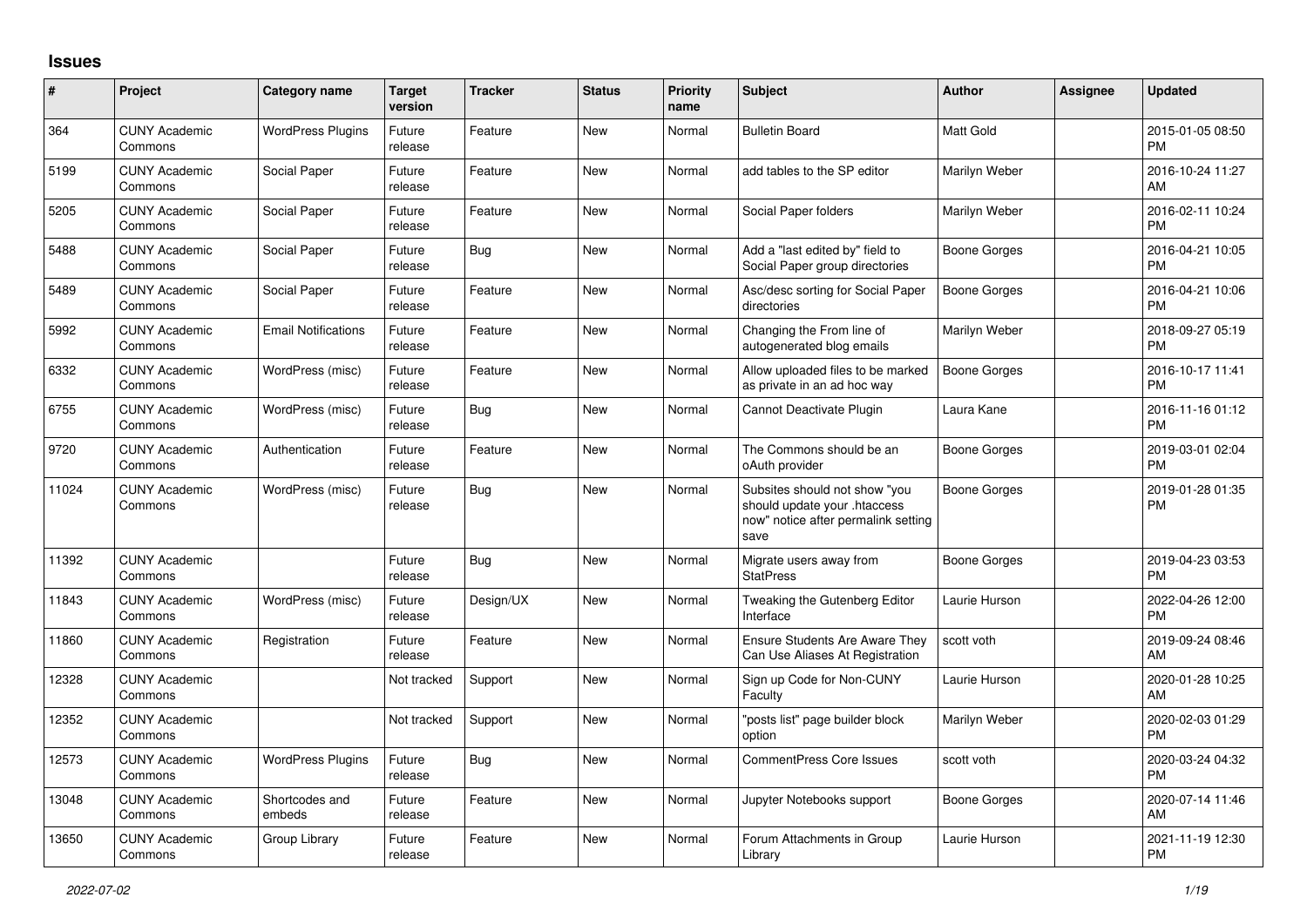| ∦     | Project                         | Category name            | <b>Target</b><br>version | <b>Tracker</b> | <b>Status</b>        | <b>Priority</b><br>name | <b>Subject</b>                                                                             | <b>Author</b>           | <b>Assignee</b> | <b>Updated</b>                |
|-------|---------------------------------|--------------------------|--------------------------|----------------|----------------------|-------------------------|--------------------------------------------------------------------------------------------|-------------------------|-----------------|-------------------------------|
| 14792 | <b>CUNY Academic</b><br>Commons |                          |                          | Bug            | New                  | Normal                  | Inconsistent email notifications<br>from gravity forms                                     | Raffi<br>Khatchadourian |                 | 2021-10-04 01:50<br><b>PM</b> |
| 14911 | <b>CUNY Academic</b><br>Commons | <b>WordPress Themes</b>  | Not tracked              | Support        | <b>New</b>           | Normal                  | Twentytwentyone theme                                                                      | Marilyn Weber           |                 | 2021-10-28 10:37<br>AM        |
| 14936 | <b>CUNY Academic</b><br>Commons |                          |                          | Bug            | <b>New</b>           | Normal                  | Commons websites blocked by<br>SPS campus network                                          | Laurie Hurson           |                 | 2021-11-03 03:57<br><b>PM</b> |
| 14940 | <b>CUNY Academic</b><br>Commons |                          |                          | <b>Bug</b>     | <b>New</b>           | Normal                  | Discrepancy between Commons<br>profile "sites" and actual # of sites                       | Laurie Hurson           |                 | 2021-11-08 11:09<br>AM        |
| 15045 | <b>CUNY Academic</b><br>Commons |                          |                          | Support        | <b>New</b>           | Normal                  | no result for KCeL in the search<br>box on the commons                                     | Marilyn Weber           |                 | 2021-12-10 11:29<br>AM        |
| 15565 | <b>CUNY Academic</b><br>Commons |                          |                          | Support        | New                  | Normal                  | Events - send updates to an email<br>listserv                                              | Marilyn Weber           |                 | 2022-03-10 01:06<br><b>PM</b> |
| 15685 | <b>CUNY Academic</b><br>Commons |                          |                          | Support        | <b>New</b>           | High                    | problem with chrome?                                                                       | Marilyn Weber           |                 | 2022-04-25 03:40<br><b>PM</b> |
| 15757 | <b>CUNY Academic</b><br>Commons |                          |                          | Bug            | <b>New</b>           | Normal                  | Members # do not match                                                                     | Laurie Hurson           |                 | 2022-03-30 04:52<br><b>PM</b> |
| 15816 | <b>CUNY Academic</b><br>Commons |                          | Not tracked              | Support        | <b>New</b>           | Normal                  | slow loading at SPS                                                                        | Marilyn Weber           |                 | 2022-04-05 01:26<br><b>PM</b> |
| 16255 | <b>CUNY Academic</b><br>Commons | WordPress (misc)         |                          | <b>Bug</b>     | <b>New</b>           | Normal                  | Need to define 'MULTISITE'<br>constant in wp-config.php                                    | Raymond Hoh             |                 | 2022-06-19 09:31<br>AM        |
| 16294 | <b>CUNY Academic</b><br>Commons |                          |                          | Bug            | <b>New</b>           | Urgent                  | CAC is down                                                                                | Raffi<br>Khatchadourian |                 | 2022-06-27 02:00<br><b>PM</b> |
| 16314 | <b>CUNY Academic</b><br>Commons | <b>WordPress Plugins</b> |                          | Feature        | <b>New</b>           | Normal                  | Install Multicollab plug-in?                                                               | Raffi<br>Khatchadourian |                 | 2022-06-29 03:44<br><b>PM</b> |
| 16318 | <b>CUNY Academic</b><br>Commons |                          |                          | <b>Bug</b>     | <b>New</b>           | Normal                  | Unable to Access block editor or<br>embed YouTube videos in new<br>pages, in one site only | <b>Syelle Graves</b>    |                 | 2022-07-01 06:53<br><b>PM</b> |
| 11519 | <b>CUNY Academic</b><br>Commons |                          | Not tracked              | Support        | Assigned             | Normal                  | comment option not appearing                                                               | Marilyn Weber           |                 | 2019-09-24 10:28<br>AM        |
| 12436 | <b>CUNY Academic</b><br>Commons |                          | Not tracked              | Bug            | Assigned             | Normal                  | Nightly system downtime                                                                    | Boone Gorges            |                 | 2020-08-01 09:30<br>AM        |
| 11848 | <b>CUNY Academic</b><br>Commons |                          | Not tracked              | Support        | Hold                 | Normal                  | a Dean of Faculty wants to share<br>a large file                                           | Marilyn Weber           |                 | 2019-09-24 08:44<br>AM        |
| 13912 | <b>CUNY Academic</b><br>Commons |                          | Not tracked              | Feature        | Hold                 | Low                     | posting "missed schedule"                                                                  | Marilyn Weber           |                 | 2021-02-23 10:46<br>AM        |
| 6356  | <b>CUNY Academic</b><br>Commons | <b>WordPress Plugins</b> | Future<br>release        | Bug            | Reporter<br>Feedback | Low                     | Should Subscribe2 be<br>deprecated?                                                        | Luke Waltzer            |                 | 2017-03-20 12:20<br><b>PM</b> |
| 10273 | <b>CUNY Academic</b><br>Commons | Registration             | Not tracked              | Support        | Reporter<br>Feedback | Normal                  | users combining CF and campus<br>address                                                   | Marilyn Weber           |                 | 2019-09-18 10:58<br>AM        |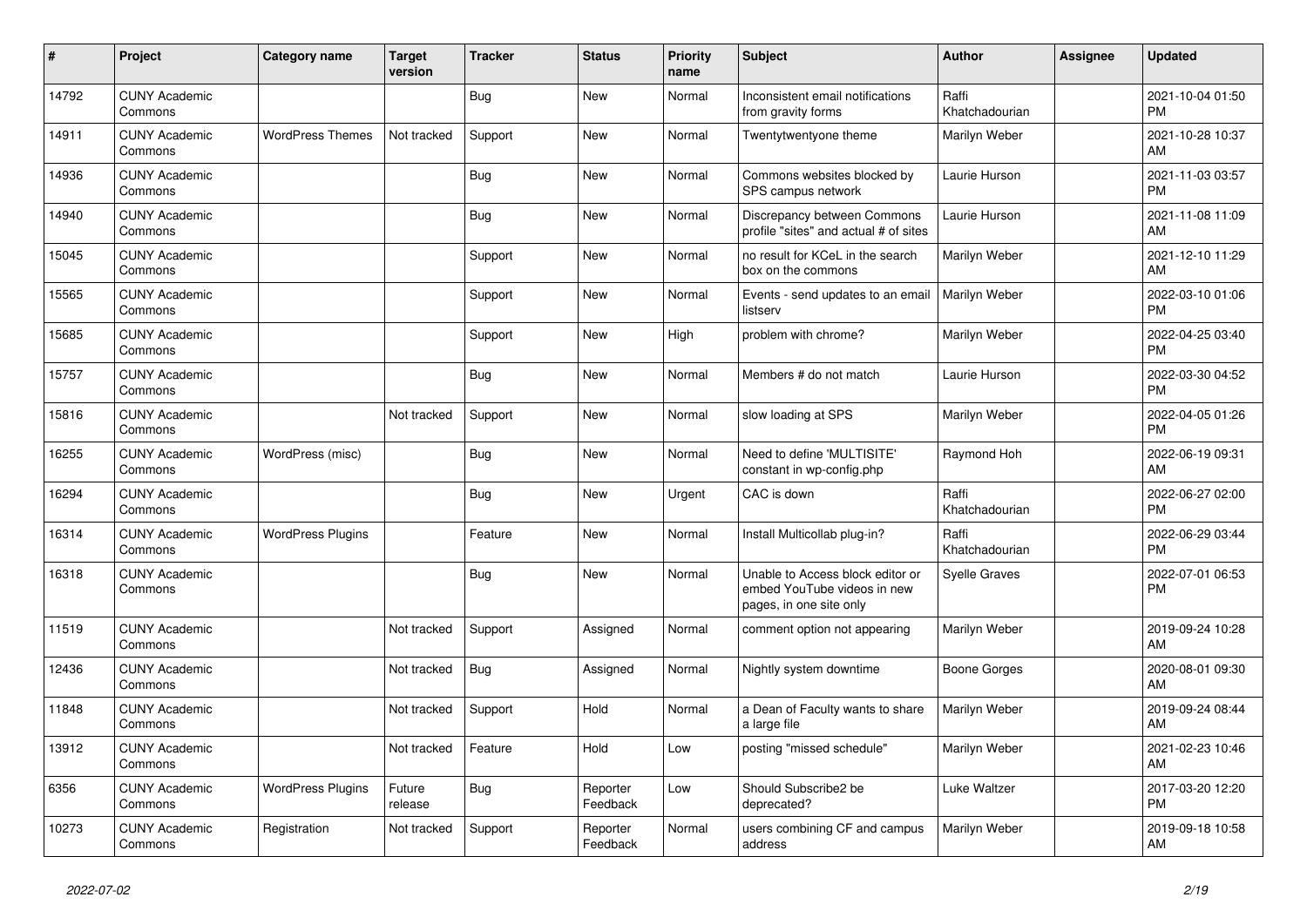| #     | Project                         | <b>Category name</b>      | <b>Target</b><br>version | <b>Tracker</b> | <b>Status</b>        | <b>Priority</b><br>name | <b>Subject</b>                                                                                | <b>Author</b>           | <b>Assignee</b> | <b>Updated</b>                |
|-------|---------------------------------|---------------------------|--------------------------|----------------|----------------------|-------------------------|-----------------------------------------------------------------------------------------------|-------------------------|-----------------|-------------------------------|
| 10657 | <b>CUNY Academic</b><br>Commons |                           | Not tracked              | Support        | Reporter<br>Feedback | Normal                  | child theme problems                                                                          | Marilyn Weber           |                 | 2018-11-08 01:19<br><b>PM</b> |
| 10769 | <b>CUNY Academic</b><br>Commons | <b>WordPress Themes</b>   | Not tracked              | <b>Bug</b>     | Reporter<br>Feedback | Normal                  | 2011 Theme Sidebar                                                                            | Mark Webb               |                 | 2018-12-04 04:09<br><b>PM</b> |
| 10982 | <b>CUNY Academic</b><br>Commons | Domain Mapping            | Not tracked              | Support        | Reporter<br>Feedback | Normal                  | <b>CNAME</b> question                                                                         | scott voth              |                 | 2019-01-22 04:29<br><b>PM</b> |
| 11077 | <b>CUNY Academic</b><br>Commons | Events                    | Not tracked              | Feature        | Reporter<br>Feedback | Normal                  | Show event category description<br>in event list view                                         | Raffi<br>Khatchadourian |                 | 2019-02-12 10:38<br><b>PM</b> |
| 11120 | <b>CUNY Academic</b><br>Commons | <b>WordPress Plugins</b>  | Not tracked              | <b>Bug</b>     | Reporter<br>Feedback | Normal                  | Events Manager Events Not<br>Showing Up                                                       | Mark Webb               |                 | 2019-02-27 04:10<br><b>PM</b> |
| 11131 | <b>CUNY Academic</b><br>Commons |                           | Future<br>release        | Feature        | Reporter<br>Feedback | Normal                  | <b>Image Annotation Plugins</b>                                                               | Laurie Hurson           |                 | 2019-02-26 11:33<br>AM        |
| 11415 | <b>CUNY Academic</b><br>Commons | <b>WordPress Plugins</b>  | Not tracked              | Bug            | Reporter<br>Feedback | Normal                  | <b>Blog Subscriptions in Jetpack</b>                                                          | Laurie Hurson           |                 | 2019-05-14 10:34<br>AM        |
| 11509 | <b>CUNY Academic</b><br>Commons |                           | Not tracked              | Support        | Reporter<br>Feedback | Normal                  | deleted Page causing a Menu<br>problem?                                                       | Marilyn Weber           |                 | 2019-06-04 09:54<br>AM        |
| 11556 | <b>CUNY Academic</b><br>Commons | Courses                   | Not tracked              | Bug            | Reporter<br>Feedback | Normal                  | Instructor name given in course<br>listing                                                    | Tom Harbison            |                 | 2019-06-25 04:12<br><b>PM</b> |
| 11771 | <b>CUNY Academic</b><br>Commons |                           | Not tracked              | Support        | Reporter<br>Feedback | Normal                  | post displays in sections                                                                     | Marilyn Weber           |                 | 2019-08-20 10:34<br>AM        |
| 11787 | <b>CUNY Academic</b><br>Commons |                           | Not tracked              | Support        | Reporter<br>Feedback | Normal                  | automated comments notifications<br>on ZenDesk                                                | Marilyn Weber           |                 | 2019-08-26 06:18<br><b>PM</b> |
| 11788 | <b>CUNY Academic</b><br>Commons | <b>WordPress Plugins</b>  | Future<br>release        | Support        | Reporter<br>Feedback | Normal                  | Plugin Request - Browse Aloud                                                                 | scott voth              |                 | 2019-09-24 08:42<br>AM        |
| 12198 | <b>CUNY Academic</b><br>Commons |                           | Not tracked              | <b>Bug</b>     | Reporter<br>Feedback | Normal                  | Duplicate listing in My Sites                                                                 | Tom Harbison            |                 | 2019-12-09 05:50<br><b>PM</b> |
| 12350 | <b>CUNY Academic</b><br>Commons | <b>Blogs (BuddyPress)</b> | Not tracked              | Support        | Reporter<br>Feedback | Normal                  | URL creation problem                                                                          | Marilyn Weber           |                 | 2020-02-03 11:27<br>AM        |
| 12360 | <b>CUNY Academic</b><br>Commons | <b>WordPress Themes</b>   | Not tracked              | Bug            | Reporter<br>Feedback | Normal                  | site just says "DANTE We are<br>currently in maintenance mode,<br>please check back shortly." | Marilyn Weber           |                 | 2020-02-04 12:13<br><b>PM</b> |
| 13034 | <b>CUNY Academic</b><br>Commons |                           | Not tracked              | Support        | Reporter<br>Feedback | Normal                  | a site is asking people to join the<br>Commons to get a download                              | Marilyn Weber           |                 | 2020-07-12 07:23<br>AM        |
| 13255 | <b>CUNY Academic</b><br>Commons |                           | Not tracked              | Support        | Reporter<br>Feedback | Normal                  | Accessibility problems                                                                        | Marilyn Weber           |                 | 2020-09-01 05:48<br><b>PM</b> |
| 13975 | <b>CUNY Academic</b><br>Commons | Social Paper              | Not tracked              | Support        | Reporter<br>Feedback | Normal                  | can't approve comments on Social<br>Paper paper                                               | Marilyn Weber           |                 | 2021-02-12 09:33<br>AM        |
| 14074 | <b>CUNY Academic</b><br>Commons | WordPress (misc)          | Not tracked              | Support        | Reporter<br>Feedback | Normal                  | page password protection problem                                                              | Marilyn Weber           |                 | 2021-03-02 11:03<br>AM        |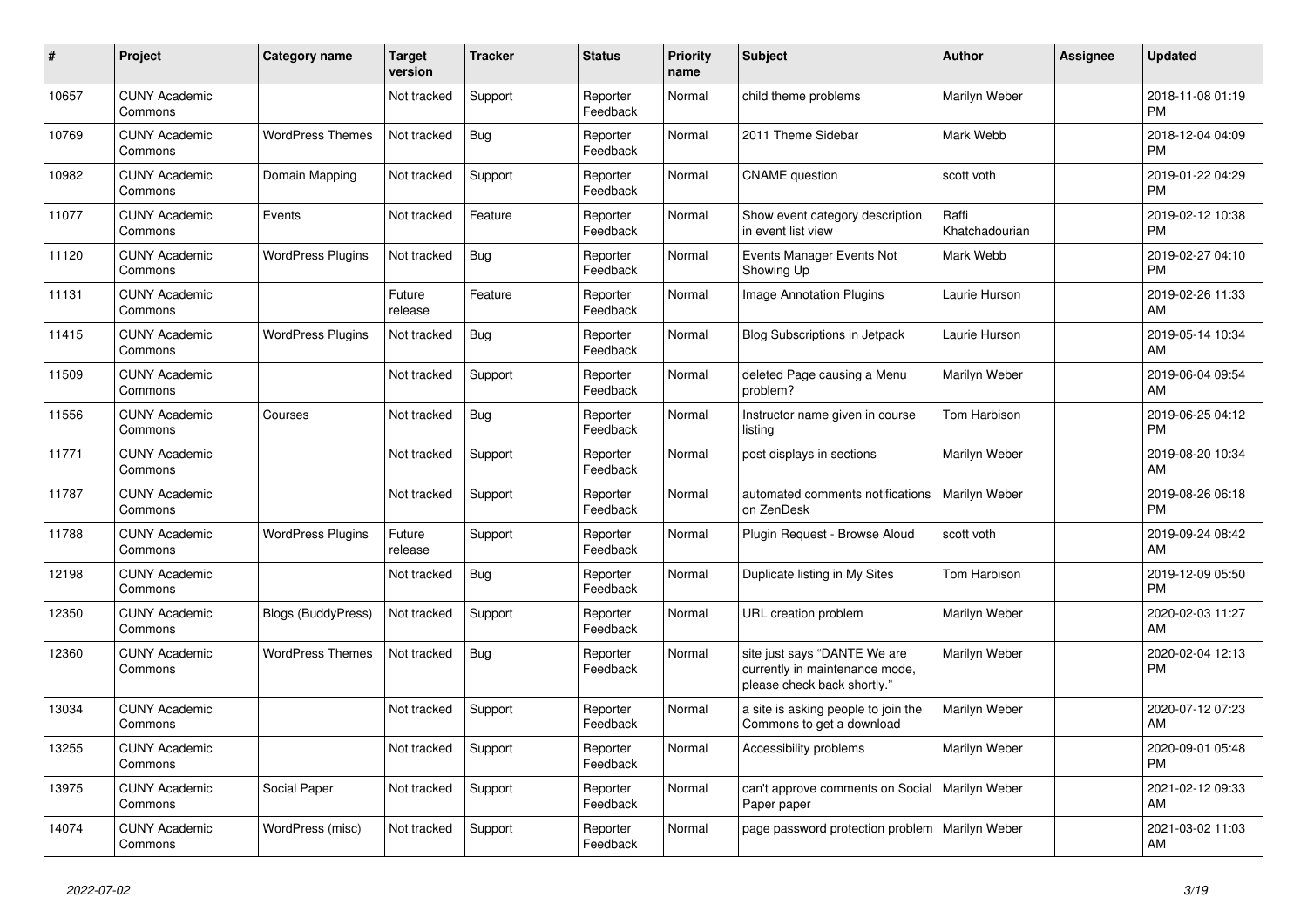| #     | Project                         | <b>Category name</b> | <b>Target</b><br>version | <b>Tracker</b> | <b>Status</b>        | <b>Priority</b><br>name | <b>Subject</b>                                                     | <b>Author</b>           | <b>Assignee</b>          | <b>Updated</b>                |
|-------|---------------------------------|----------------------|--------------------------|----------------|----------------------|-------------------------|--------------------------------------------------------------------|-------------------------|--------------------------|-------------------------------|
| 14398 | <b>CUNY Academic</b><br>Commons |                      | Not tracked              | Support        | Reporter<br>Feedback | Normal                  | Events plug-in notification problem                                | <b>Marilyn Weber</b>    |                          | 2021-05-11 11:21<br>AM        |
| 14538 | <b>CUNY Academic</b><br>Commons |                      | Not tracked              | Support        | Reporter<br>Feedback | Normal                  | <b>Weebly To Commons</b>                                           | Laurie Hurson           |                          | 2021-09-14 10:47<br>AM        |
| 14629 | <b>CUNY Academic</b><br>Commons |                      | Not tracked              | <b>Bug</b>     | Reporter<br>Feedback | Normal                  | Possible Post Order Bug?                                           | Syelle Graves           |                          | 2021-09-14 10:47<br>AM        |
| 14784 | <b>CUNY Academic</b><br>Commons |                      |                          | Support        | Reporter<br>Feedback | Normal                  | User report of logo problem when<br>using Customizer theme         | Marilyn Weber           |                          | 2021-09-17 10:25<br>AM        |
| 14842 | <b>CUNY Academic</b><br>Commons |                      | Not tracked              | Support        | Reporter<br>Feedback | Normal                  | Question about widgets and block<br>editor                         | Gina Cherry             |                          | 2021-10-06 03:01<br><b>PM</b> |
| 14900 | <b>CUNY Academic</b><br>Commons |                      | Not tracked              | Support        | Reporter<br>Feedback | Normal                  | previous theme?                                                    | Marilyn Weber           |                          | 2021-10-25 10:31<br>AM        |
| 15169 | <b>CUNY Academic</b><br>Commons |                      | 2.0.3                    | Support        | Reporter<br>Feedback | Normal                  | new Prelude website zipfiles for<br>custom theme and other files.  | Marilyn Weber           |                          | 2022-06-29 11:32<br>AM        |
| 15176 | <b>CUNY Academic</b><br>Commons |                      | Not tracked              | Support        | Reporter<br>Feedback | Normal                  | Archiving Q Writing & Old<br>Wordpress Sites on the Commons        | Laurie Hurson           |                          | 2022-02-08 10:28<br>AM        |
| 15260 | <b>CUNY Academic</b><br>Commons |                      |                          | Support        | Reporter<br>Feedback | Normal                  | Diacritical markings   European<br><b>Stages</b>                   | Marilyn Weber           |                          | 2022-02-04 08:16<br>AM        |
| 15370 | <b>CUNY Academic</b><br>Commons |                      |                          | Support        | Reporter<br>Feedback | Normal                  | All-in-One Event Calendar?                                         | Marilyn Weber           |                          | 2022-02-17 11:03<br>AM        |
| 15613 | <b>CUNY Academic</b><br>Commons |                      | 2.0.3                    | Feature        | Reporter<br>Feedback | Normal                  | Adding "Passster" plugin                                           | Laurie Hurson           |                          | 2022-06-29 11:32<br>AM        |
| 15655 | <b>CUNY Academic</b><br>Commons |                      | 2.0.3                    | Support        | Reporter<br>Feedback | Normal                  | Event Aggregator plugin?                                           | Marilyn Weber           |                          | 2022-06-29 11:32<br>AM        |
| 15923 | <b>CUNY Academic</b><br>Commons |                      | Not tracked              | Feature        | Reporter<br>Feedback | Normal                  | <b>Bellows Plugin Adjustments</b>                                  | Laurie Hurson           |                          | 2022-04-20 10:10<br>AM        |
| 16099 | <b>CUNY Academic</b><br>Commons |                      |                          | Support        | Reporter<br>Feedback | Normal                  | request for Newsletter Glue                                        | Marilyn Weber           |                          | 2022-05-13 12:14<br><b>PM</b> |
| 16290 | <b>CUNY Academic</b><br>Commons |                      |                          | Feature        | Reporter<br>Feedback | Normal                  | Add Table Of Contents Block<br>plug-in                             | Raffi<br>Khatchadourian |                          | 2022-06-24 10:26<br>AM        |
| 10380 | <b>CUNY Academic</b><br>Commons | WordPress (misc)     | Future<br>release        | Feature        | In Progress          | Normal                  | Remove blacklisted plugins                                         | Boone Gorges            |                          | 2022-04-26 12:00<br><b>PM</b> |
| 2577  | <b>NYCDH Community</b><br>Site  |                      |                          | Feature        | Assigned             | Low                     | Investigate Potential to Add Links<br>to the Forum                 | <b>Mark Newton</b>      | Alex Gil                 | 2013-05-16 09:40<br><b>PM</b> |
| 2576  | <b>NYCDH Community</b><br>Site  |                      |                          | <b>Bug</b>     | Hold                 | Low                     | Test Next Button in Javascript<br><b>Tutorial Under Activities</b> | Mark Newton             | Alex Gil                 | 2013-05-18 02:55<br><b>PM</b> |
| 11968 | JustPublics@365<br>MediaCamp    |                      |                          | Feature        | <b>New</b>           | Normal                  | Nanoscience Retractable Display<br>Unit                            | Donald Cherry           | <b>Bonnie</b><br>Eissner | 2021-02-19 08:50<br>AM        |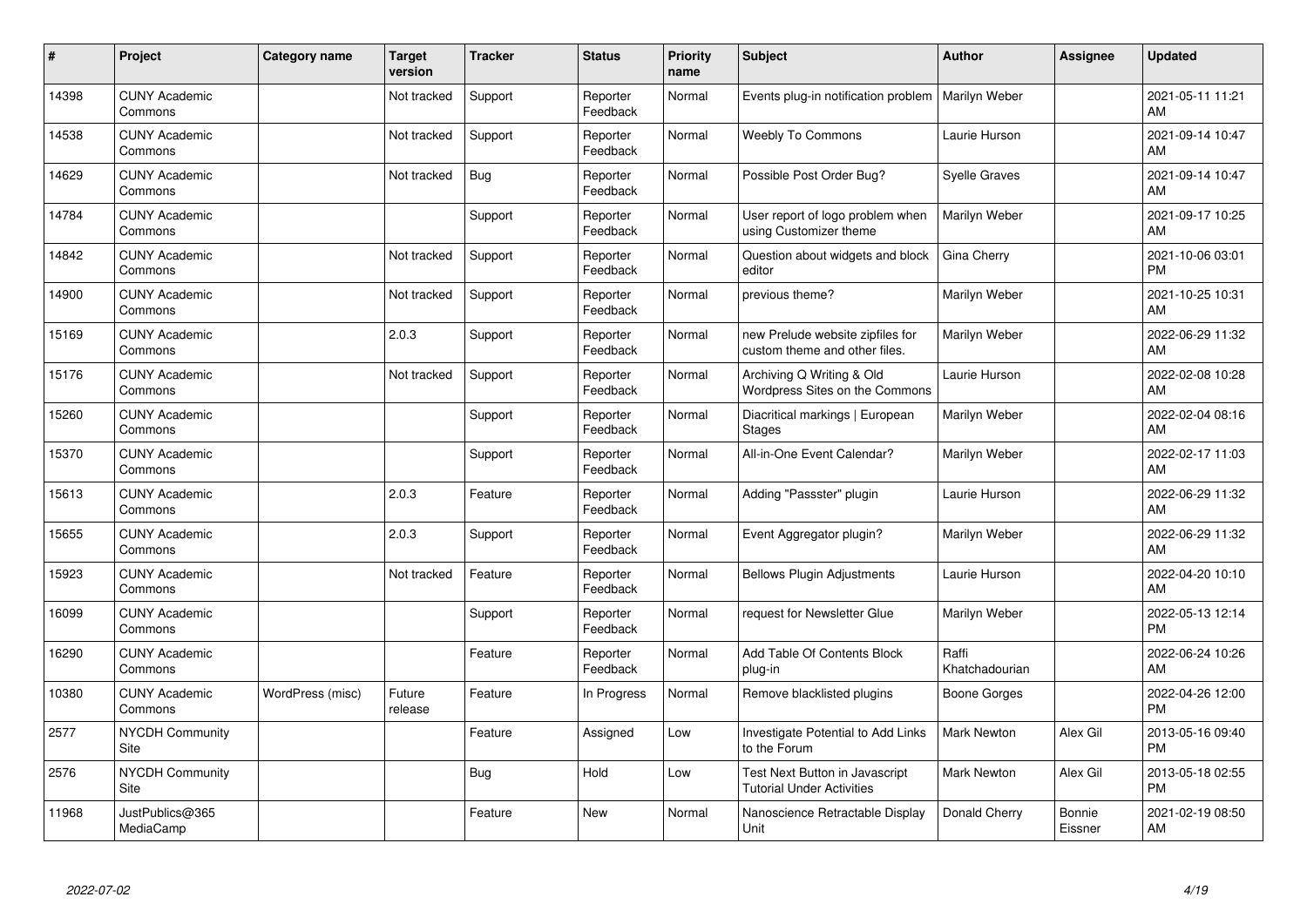| $\#$  | Project                         | <b>Category name</b>     | <b>Target</b><br>version | <b>Tracker</b> | <b>Status</b> | <b>Priority</b><br>name | <b>Subject</b>                                                                            | Author                  | Assignee        | <b>Updated</b>                |
|-------|---------------------------------|--------------------------|--------------------------|----------------|---------------|-------------------------|-------------------------------------------------------------------------------------------|-------------------------|-----------------|-------------------------------|
| 2618  | <b>NYCDH Community</b><br>Site  |                          |                          | <b>Bug</b>     | Assigned      | Low                     | Mark blogs as spam when created   Matt Gold<br>by users marked as spam                    |                         | Boone<br>Gorges | 2013-06-09 11:38<br><b>PM</b> |
| 1166  | <b>CUNY Academic</b><br>Commons | <b>Email Invitations</b> | Future<br>release        | Feature        | New           | Low                     | Better organizational tools for Sent   Boone Gorges<br>Invites                            |                         | Boone<br>Gorges | 2015-11-09 06:02<br><b>PM</b> |
| 1167  | <b>CUNY Academic</b><br>Commons | <b>Email Invitations</b> | Future<br>release        | Feature        | New           | Low                     | Allow email invitations to be resent                                                      | <b>Boone Gorges</b>     | Boone<br>Gorges | 2015-11-12 12:53<br>AM        |
| 2753  | <b>CUNY Academic</b><br>Commons | <b>Public Portfolio</b>  | Future<br>release        | Feature        | New           | Normal                  | Create actual actual tagification in<br>academic interests and other<br>fields            | Micki Kaufman           | Boone<br>Gorges | 2015-01-05 08:52<br><b>PM</b> |
| 3048  | <b>CUNY Academic</b><br>Commons | <b>Public Portfolio</b>  | Future<br>release        | Feature        | New           | Low                     | Images for rich text profile fields                                                       | <b>Boone Gorges</b>     | Boone<br>Gorges | 2014-02-19 12:56<br><b>PM</b> |
| 3580  | <b>CUNY Academic</b><br>Commons | Group Blogs              | Future<br>release        | Feature        | New           | Normal                  | Multiple blogs per group                                                                  | <b>Boone Gorges</b>     | Boone<br>Gorges | 2018-02-20 02:02<br><b>PM</b> |
| 3615  | <b>CUNY Academic</b><br>Commons | Redmine                  | Not tracked              | Feature        | New           | Low                     | Create Redmine issues via email                                                           | Dominic Giglio          | Boone<br>Gorges | 2017-11-16 11:36<br>AM        |
| 4481  | <b>CUNY Academic</b><br>Commons | Events                   | Future<br>release        | Feature        | New           | Normal                  | Group admins/mods should have<br>the ability to unlink an event from<br>the group         | Boone Gorges            | Boone<br>Gorges | 2017-04-24 03:53<br><b>PM</b> |
| 4592  | <b>CUNY Academic</b><br>Commons | Events                   | Future<br>release        | Design/UX      | New           | Normal                  | Event Creation - Venue Dropdown<br>Slow                                                   | Samantha Raddatz        | Boone<br>Gorges | 2015-09-14 04:56<br><b>PM</b> |
| 5052  | <b>CUNY Academic</b><br>Commons | Social Paper             | Future<br>release        | Feature        | New           | Low                     | Sentence by sentence or line by<br>line comments (SP suggestion #3)                       | Marilyn Weber           | Boone<br>Gorges | 2016-02-11 10:24<br><b>PM</b> |
| 5182  | <b>CUNY Academic</b><br>Commons | Social Paper             | Future<br>release        | Design/UX      | New           | Normal                  | "Publishing" a private paper on<br>social paper?                                          | Raffi<br>Khatchadourian | Boone<br>Gorges | 2016-10-13 04:12<br><b>PM</b> |
| 6389  | <b>CUNY Academic</b><br>Commons | <b>BuddyPress Docs</b>   | Future<br>release        | Feature        | New           | Low                     | Make Discussion Area Visible<br>When Editing a Doc                                        | Luke Waltzer            | Boone<br>Gorges | 2016-10-21 04:16<br><b>PM</b> |
| 7022  | <b>CUNY Academic</b><br>Commons | Announcements            | Future<br>release        | Bug            | <b>New</b>    | Normal                  | Sitewide announcements should<br>be displayed on, and dismissable<br>from, mapped domains | <b>Boone Gorges</b>     | Boone<br>Gorges | 2018-03-22 10:18<br>AM        |
| 7663  | <b>CUNY Academic</b><br>Commons | Social Paper             | Future<br>release        | Bug            | New           | Normal                  | Social Paper notifications not<br>formatted correctly on secondary<br>sites               | <b>Boone Gorges</b>     | Boone<br>Gorges | 2018-04-16 03:52<br><b>PM</b> |
| 7981  | <b>CUNY Academic</b><br>Commons | Social Paper             | Future<br>release        | <b>Bug</b>     | New           | Normal                  | Social Paper comments should<br>not go to spam                                            | Luke Waltzer            | Boone<br>Gorges | 2018-04-16 03:52<br><b>PM</b> |
| 8835  | <b>CUNY Academic</b><br>Commons | Blogs (BuddyPress)       | Future<br>release        | Feature        | New           | Normal                  | Extend cuny is shortlinks to sites                                                        | Luke Waltzer            | Boone<br>Gorges | 2022-04-26 11:59<br>AM        |
| 9926  | <b>CUNY Academic</b><br>Commons | <b>WordPress Plugins</b> | Future<br>release        | <b>Bug</b>     | New           | Normal                  | twitter-mentions-as-comments<br>cron jobs can run long                                    | <b>Boone Gorges</b>     | Boone<br>Gorges | 2018-10-24 12:34<br><b>PM</b> |
| 10226 | <b>CUNY Academic</b><br>Commons | Courses                  | Future<br>release        | Feature        | New           | Normal                  | Add "My Courses" to drop down<br>list                                                     | scott voth              | Boone<br>Gorges | 2021-11-19 12:42<br>PM        |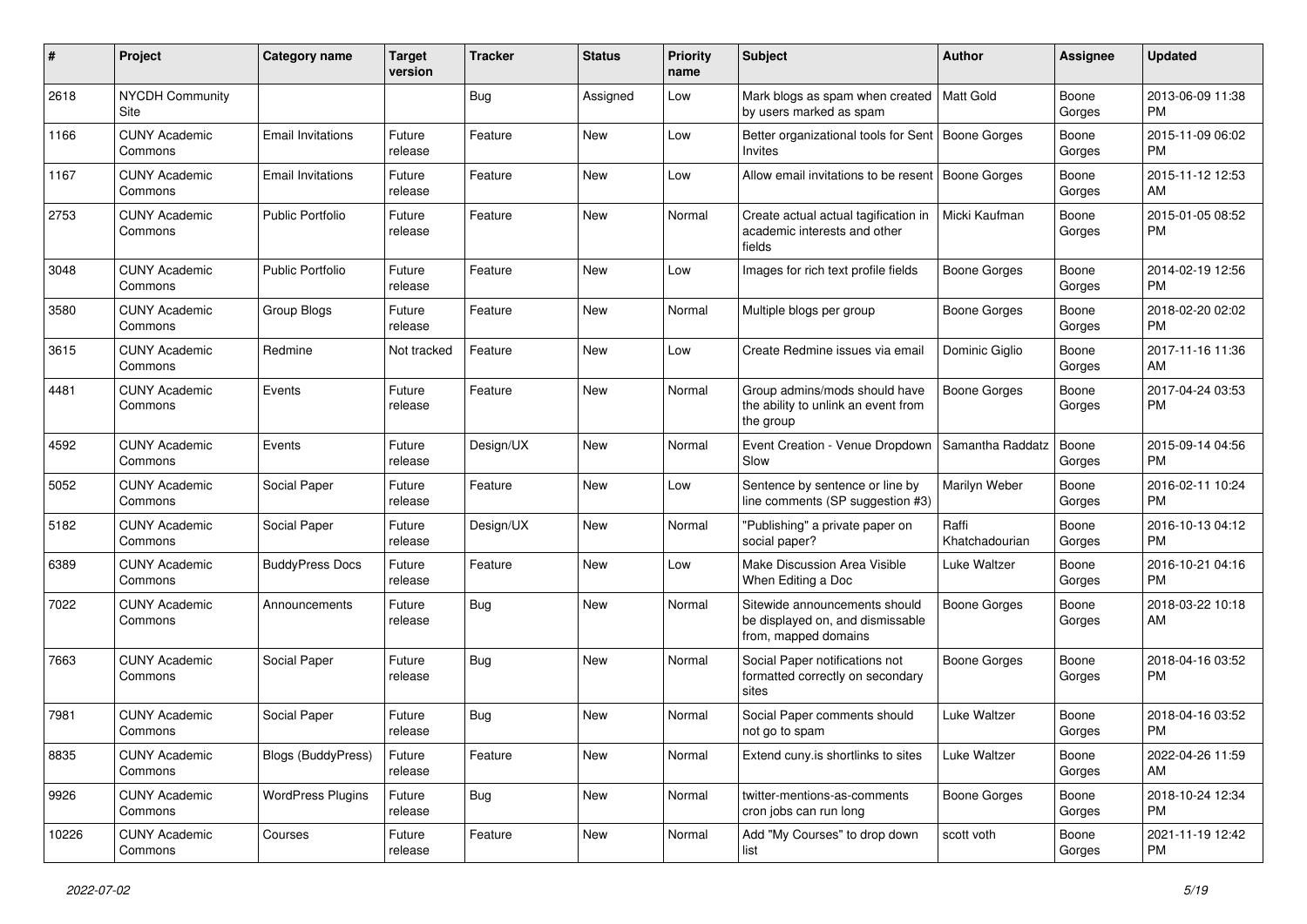| #     | Project                         | <b>Category name</b>       | <b>Target</b><br>version | <b>Tracker</b> | <b>Status</b> | <b>Priority</b><br>name | Subject                                                                                    | Author              | Assignee        | <b>Updated</b>                |
|-------|---------------------------------|----------------------------|--------------------------|----------------|---------------|-------------------------|--------------------------------------------------------------------------------------------|---------------------|-----------------|-------------------------------|
| 10794 | <b>CUNY Academic</b><br>Commons | Performance                | Not tracked              | Bug            | <b>New</b>    | Normal                  | Memcached connection<br>occasionally breaks                                                | Boone Gorges        | Boone<br>Gorges | 2018-12-06 03:30<br>PM.       |
| 11496 | <b>CUNY Academic</b><br>Commons | <b>Public Portfolio</b>    | 1.15.2                   | Support        | New           | Normal                  | Replace Twitter Icon on Member<br>Portfolio page                                           | scott voth          | Boone<br>Gorges | 2019-06-06 01:03<br><b>PM</b> |
| 11531 | <b>CUNY Academic</b><br>Commons | Events                     | Future<br>release        | Feature        | <b>New</b>    | Normal                  | Main Events calendar should<br>include non-public events that<br>user has access to        | scott voth          | Boone<br>Gorges | 2019-06-11 10:00<br>AM        |
| 12042 | <b>CUNY Academic</b><br>Commons | <b>Email Notifications</b> | Future<br>release        | Feature        | New           | Normal                  | Improved error logging for BPGES<br>send queue                                             | <b>Boone Gorges</b> | Boone<br>Gorges | 2021-11-19 12:25<br><b>PM</b> |
| 12091 | <b>CUNY Academic</b><br>Commons | <b>Group Files</b>         | Future<br>release        | Feature        | <b>New</b>    | Normal                  | Improved pre-upload file validation<br>for bp-group-documents                              | Boone Gorges        | Boone<br>Gorges | 2019-11-14 01:21<br><b>PM</b> |
| 12438 | <b>CUNY Academic</b><br>Commons | Courses                    | Not tracked              | Bug            | New           | Normal                  | Site appearing twice                                                                       | Laurie Hurson       | Boone<br>Gorges | 2020-02-18 01:34<br><b>PM</b> |
| 12911 | <b>CUNY Academic</b><br>Commons |                            | Not tracked              | Feature        | New           | Normal                  | Block access to xmlrpc.php based<br>on User-Agent                                          | <b>Boone Gorges</b> | Boone<br>Gorges | 2020-06-09 05:12<br><b>PM</b> |
| 13370 | <b>CUNY Academic</b><br>Commons | Group Library              | Future<br>release        | Feature        | New           | Normal                  | Library bulk deletion and folder<br>editing                                                | Colin McDonald      | Boone<br>Gorges | 2020-10-13 10:41<br>AM        |
| 13466 | <b>CUNY Academic</b><br>Commons | Cavalcade                  | Future<br>release        | Feature        | <b>New</b>    | Normal                  | Automated cleanup for duplicate<br>Cavalcade tasks                                         | <b>Boone Gorges</b> | Boone<br>Gorges | 2020-10-13 05:24<br>PM.       |
| 13835 | <b>CUNY Academic</b><br>Commons | WordPress (misc)           | Future<br>release        | Feature        | New           | Normal                  | Allow OneSearch widget to have<br>'CUNY' as campus                                         | <b>Boone Gorges</b> | Boone<br>Gorges | 2021-11-19 12:39<br><b>PM</b> |
| 13949 | <b>CUNY Academic</b><br>Commons |                            | Not tracked              | Bug            | <b>New</b>    | Normal                  | Continued debugging of runaway<br>MySQL connections                                        | Matt Gold           | Boone<br>Gorges | 2021-09-14 10:42<br>AM        |
| 14184 | <b>CUNY Academic</b><br>Commons | <b>Public Portfolio</b>    | Future<br>release        | Feature        | <b>New</b>    | Normal                  | Centralized mechanism for storing<br>Campus affiliations                                   | <b>Boone Gorges</b> | Boone<br>Gorges | 2022-01-04 11:35<br>AM        |
| 14309 | <b>CUNY Academic</b><br>Commons | Group Library              | Future<br>release        | Feature        | New           | Normal                  | Better handling of<br>bp_group_document file download<br>attempts when file is not present | Boone Gorges        | Boone<br>Gorges | 2021-11-19 12:28<br><b>PM</b> |
| 14908 | <b>CUNY Academic</b><br>Commons | Performance                |                          | <b>Bug</b>     | <b>New</b>    | Normal                  | Stale object cache on cdev                                                                 | Raymond Hoh         | Boone<br>Gorges | 2021-12-07 09:45<br>AM        |
| 14987 | <b>CUNY Academic</b><br>Commons | <b>WordPress Plugins</b>   | Future<br>release        | Bug            | New           | Normal                  | Elementor update causes<br>database freeze-up                                              | Boone Gorges        | Boone<br>Gorges | 2021-11-29 12:02<br><b>PM</b> |
| 15210 | <b>CUNY Academic</b><br>Commons | Analytics                  | Not tracked              | Design/UX      | New           | Normal                  | Google Analytics improvements                                                              | Colin McDonald      | Boone<br>Gorges | 2022-05-24 10:47<br>AM        |
| 15767 | <b>CUNY Academic</b><br>Commons | WordPress (misc)           |                          | Support        | New           | Normal                  | Site loading slowly                                                                        | scott voth          | Boone<br>Gorges | 2022-04-04 08:56<br>PM        |
| 15883 | <b>CUNY Academic</b><br>Commons |                            | 2.1.0                    | Feature        | New           | Normal                  | Release BPGES update                                                                       | Boone Gorges        | Boone<br>Gorges | 2022-05-26 10:39<br>AM        |
| 16199 | <b>CUNY Academic</b><br>Commons | Directories                | 2.0.3                    | Bug            | New           | Normal                  | Removed "Semester" Filter from<br><b>Courses Directory</b>                                 | Laurie Hurson       | Boone<br>Gorges | 2022-06-29 11:32<br>AM        |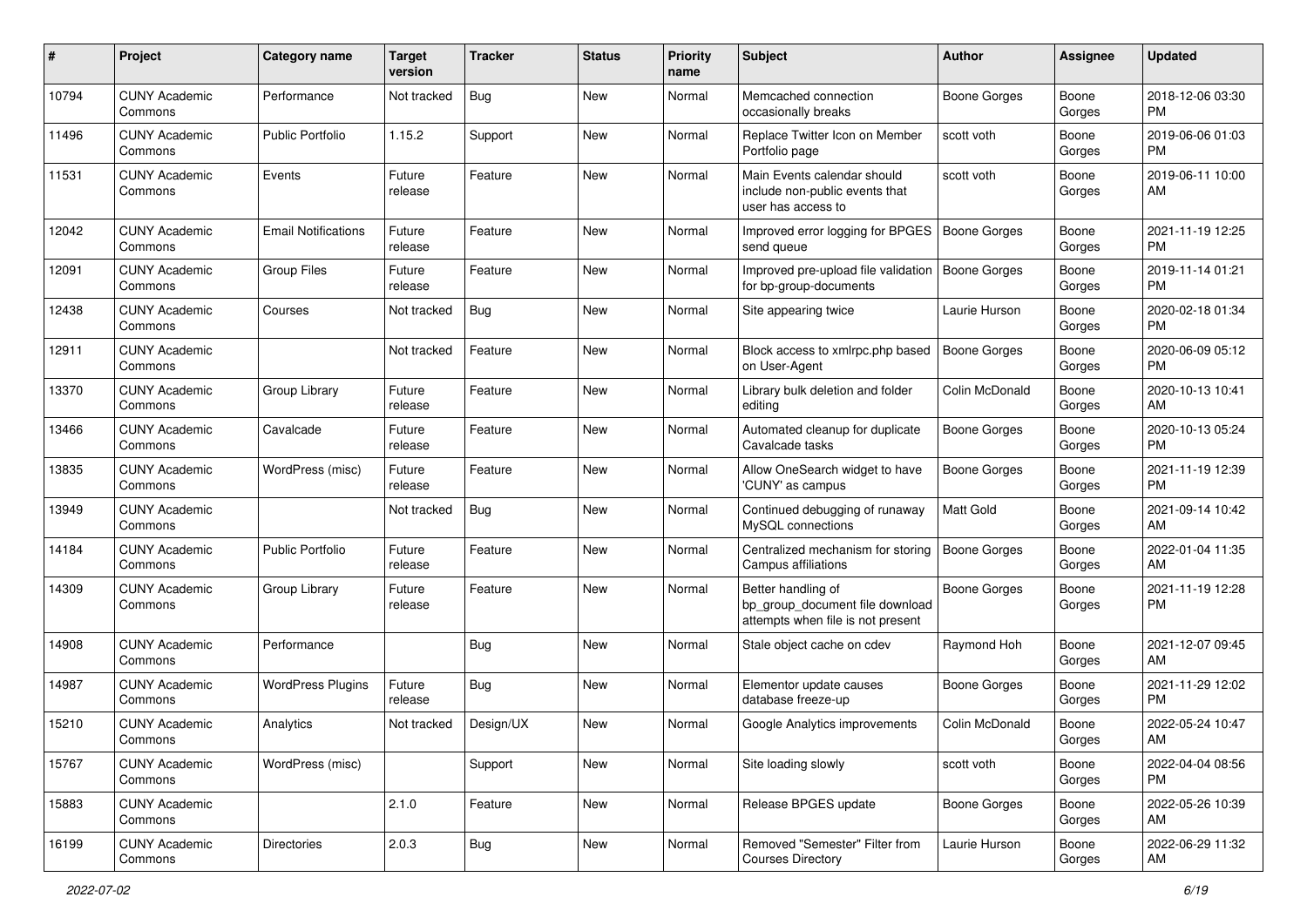| #     | Project                         | <b>Category name</b>     | <b>Target</b><br>version | <b>Tracker</b> | <b>Status</b> | <b>Priority</b><br>name | <b>Subject</b>                                                        | <b>Author</b>       | <b>Assignee</b> | <b>Updated</b>                |
|-------|---------------------------------|--------------------------|--------------------------|----------------|---------------|-------------------------|-----------------------------------------------------------------------|---------------------|-----------------|-------------------------------|
| 16307 | <b>CUNY Academic</b><br>Commons |                          |                          | <b>Bug</b>     | New           | Normal                  | Add brief messaging to<br>accept/decline group membership<br>requests | Matt Gold           | Boone<br>Gorges | 2022-06-27 06:13<br>PM.       |
| 58    | <b>CUNY Academic</b><br>Commons | <b>BuddyPress</b> (misc) | Future<br>release        | Feature        | Assigned      | Low                     | Make member search sortable by<br>last name                           | Roberta Brody       | Boone<br>Gorges | 2010-08-26 02:38<br>PM.       |
| 287   | <b>CUNY Academic</b><br>Commons | WordPress (misc)         | Future<br>release        | Feature        | Assigned      | Normal                  | Create troubleshooting tool for<br>account sign-up                    | <b>Matt Gold</b>    | Boone<br>Gorges | 2015-11-09 06:17<br><b>PM</b> |
| 377   | <b>CUNY Academic</b><br>Commons | <b>BuddyPress (misc)</b> | Future<br>release        | Feature        | Assigned      | Normal                  | Like buttons                                                          | Matt Gold           | Boone<br>Gorges | 2010-11-16 05:13<br><b>PM</b> |
| 435   | <b>CUNY Academic</b><br>Commons | BuddyPress (misc)        | Future<br>release        | Feature        | Assigned      | Normal                  | Include Avatar Images in Forum<br><b>Post Notification Emails</b>     | <b>Matt Gold</b>    | Boone<br>Gorges | 2010-12-08 12:40<br><b>PM</b> |
| 500   | <b>CUNY Academic</b><br>Commons | <b>BuddyPress (misc)</b> | Future<br>release        | Feature        | Assigned      | Normal                  | <b>Export Group Data</b>                                              | <b>Matt Gold</b>    | Boone<br>Gorges | 2010-12-19 12:09<br><b>PM</b> |
| 519   | <b>CUNY Academic</b><br>Commons | <b>BuddyPress Docs</b>   | Future<br>release        | Feature        | Assigned      | Low                     | TOC for individual docs - for new<br>BP "wiki-like" plugin            | scott voth          | Boone<br>Gorges | 2015-11-09 05:54<br><b>PM</b> |
| 554   | <b>CUNY Academic</b><br>Commons | <b>BuddyPress (misc)</b> | Future<br>release        | Feature        | Assigned      | Normal                  | Add Trackback notifications to<br>site-wide activity feed             | Matt Gold           | Boone<br>Gorges | 2015-11-09 06:19<br><b>PM</b> |
| 585   | <b>CUNY Academic</b><br>Commons | Group Forums             | Future<br>release        | Feature        | Assigned      | Normal                  | Merge Forum Topics                                                    | Sarah Morgano       | Boone<br>Gorges | 2011-07-06 04:11<br>PM.       |
| 599   | <b>CUNY Academic</b><br>Commons | BuddyPress (misc)        | Future<br>release        | Feature        | Assigned      | Normal                  | Consider adding rating plugins for<br>BuddyPress/BBPress              | <b>Matt Gold</b>    | Boone<br>Gorges | 2011-08-22 06:50<br><b>PM</b> |
| 618   | <b>CUNY Academic</b><br>Commons | <b>BuddyPress Docs</b>   | Future<br>release        | Feature        | Assigned      | Normal                  | <b>BuddyPress Docs: export formats</b>                                | <b>Boone Gorges</b> | Boone<br>Gorges | 2015-11-09 05:38<br><b>PM</b> |
| 635   | <b>CUNY Academic</b><br>Commons | BuddyPress (misc)        | Future<br>release        | Feature        | Assigned      | Normal                  | Big Blue Button -<br>Videoconferencing in Groups and<br><b>Blogs</b>  | <b>Matt Gold</b>    | Boone<br>Gorges | 2011-03-14 03:24<br><b>PM</b> |
| 658   | <b>CUNY Academic</b><br>Commons | <b>WordPress Plugins</b> | Future<br>release        | Feature        | Assigned      | Normal                  | Rebulid Sitewide Tag Suggestion                                       | <b>Matt Gold</b>    | Boone<br>Gorges | 2015-01-05 08:47<br><b>PM</b> |
| 1165  | <b>CUNY Academic</b><br>Commons | <b>Email Invitations</b> | Future<br>release        | Feature        | Assigned      | Low                     | Allow saved lists of invitees under<br>Send Invites                   | Boone Gorges        | Boone<br>Gorges | 2015-11-09 06:03<br><b>PM</b> |
| 1417  | <b>CUNY Academic</b><br>Commons | <b>BuddyPress Docs</b>   | Future<br>release        | Feature        | Assigned      | Low                     | <b>Bulk actions for BuddyPress Docs</b>                               | <b>Boone Gorges</b> | Boone<br>Gorges | 2016-10-17 10:41<br><b>PM</b> |
| 1422  | <b>CUNY Academic</b><br>Commons | <b>BuddyPress Docs</b>   | Future<br>release        | Feature        | Assigned      | Normal                  | Make "created Doc" activity icons<br>non-mini                         | <b>Boone Gorges</b> | Boone<br>Gorges | 2015-11-09 05:48<br>PM        |
| 1460  | <b>CUNY Academic</b><br>Commons | Analytics                | Future<br>release        | Feature        | Assigned      | Normal                  | <b>Update System Report</b>                                           | <b>Brian Foote</b>  | Boone<br>Gorges | 2015-11-09 06:13<br><b>PM</b> |
| 1508  | <b>CUNY Academic</b><br>Commons | WordPress (misc)         | Future<br>release        | Feature        | Assigned      | Normal                  | Share login cookies across<br>mapped domains                          | Boone Gorges        | Boone<br>Gorges | 2012-07-02 12:12<br><b>PM</b> |
| 1562  | <b>CUNY Academic</b><br>Commons | <b>WordPress Plugins</b> | Future<br>release        | Feature        | Assigned      | Low                     | Play with NYT Collaborative<br>Authoring Tool                         | Matt Gold           | Boone<br>Gorges | 2015-01-05 08:47<br><b>PM</b> |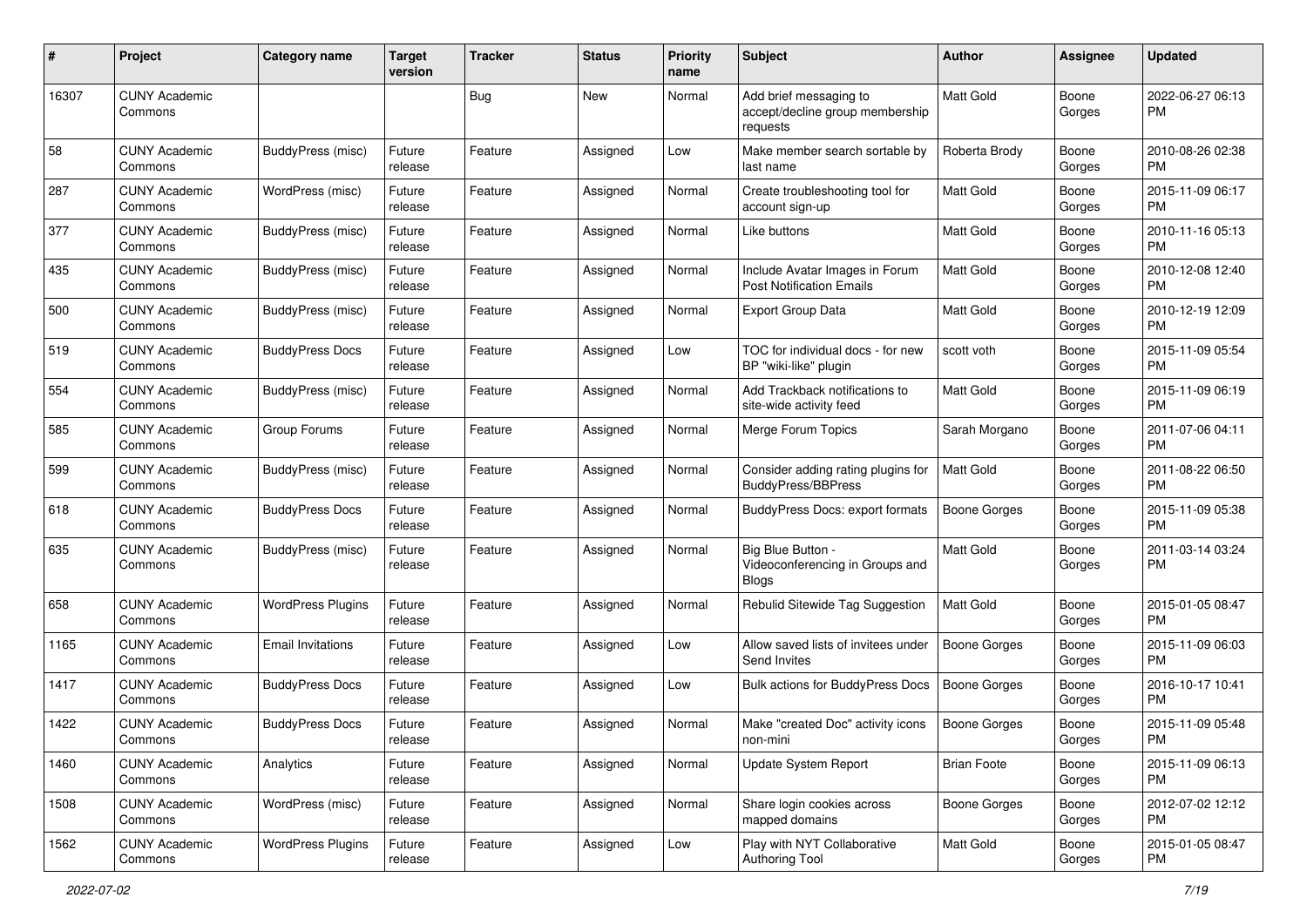| #    | <b>Project</b>                  | Category name                  | Target<br>version | <b>Tracker</b> | <b>Status</b> | <b>Priority</b><br>name | <b>Subject</b>                                                              | <b>Author</b>       | Assignee        | <b>Updated</b>                |
|------|---------------------------------|--------------------------------|-------------------|----------------|---------------|-------------------------|-----------------------------------------------------------------------------|---------------------|-----------------|-------------------------------|
| 1744 | <b>CUNY Academic</b><br>Commons | <b>BuddyPress Docs</b>         | Future<br>release | Feature        | Assigned      | Normal                  | Spreadsheet-style Docs                                                      | Boone Gorges        | Boone<br>Gorges | 2015-11-09 06:13<br><b>PM</b> |
| 1888 | <b>CUNY Academic</b><br>Commons | Home Page                      | Future<br>release | Feature        | Assigned      | Normal                  | Refactor BP MPO Activity Filter to<br>support proper pagination             | Sarah Morgano       | Boone<br>Gorges | 2014-05-01 07:11<br><b>PM</b> |
| 2013 | <b>CUNY Academic</b><br>Commons | <b>Public Portfolio</b>        | Future<br>release | Feature        | Assigned      | Low                     | Have Profile Privacy Options show<br>up only for filled-in fields           | <b>Matt Gold</b>    | Boone<br>Gorges | 2015-11-09 06:09<br><b>PM</b> |
| 2223 | <b>CUNY Academic</b><br>Commons | <b>WordPress Plugins</b>       | Future<br>release | Feature        | Assigned      | Low                     | Add Participad to the CUNY<br><b>Academic Commons</b>                       | Matt Gold           | Boone<br>Gorges | 2014-09-17 10:03<br><b>PM</b> |
| 2325 | <b>CUNY Academic</b><br>Commons | BuddyPress (misc)              | Future<br>release | Feature        | Assigned      | Low                     | Profile should have separate fields<br>for first/last names                 | local admin         | Boone<br>Gorges | 2015-11-09 06:09<br><b>PM</b> |
| 2523 | <b>CUNY Academic</b><br>Commons | <b>BuddyPress Docs</b>         | Future<br>release | Feature        | Assigned      | Normal                  | Allow Users to Upload Images to<br><b>BP</b> Docs                           | <b>Matt Gold</b>    | Boone<br>Gorges | 2015-11-09 06:14<br><b>PM</b> |
| 2610 | <b>CUNY Academic</b><br>Commons | Group Invitations              | Future<br>release | Feature        | Assigned      | Low                     | Request: Custom invitation<br>message to group invites                      | local admin         | Boone<br>Gorges | 2015-11-09 06:13<br><b>PM</b> |
| 3002 | <b>CUNY Academic</b><br>Commons | Search                         | Future<br>release | Feature        | Assigned      | Normal                  | Overhaul CAC search by using<br>external search appliance                   | <b>Boone Gorges</b> | Boone<br>Gorges | 2020-07-15 03:05<br><b>PM</b> |
| 3042 | <b>CUNY Academic</b><br>Commons | <b>Public Portfolio</b>        | Future<br>release | Feature        | Assigned      | Normal                  | Browsing member interests                                                   | <b>Matt Gold</b>    | Boone<br>Gorges | 2015-03-21 09:04<br>PM        |
| 3080 | <b>CUNY Academic</b><br>Commons | <b>Group Files</b>             | Future<br>release | Feature        | Assigned      | Low                     | Create a system to keep track of<br>file changes                            | Matt Gold           | Boone<br>Gorges | 2014-02-26 10:04<br><b>PM</b> |
| 3193 | <b>CUNY Academic</b><br>Commons | Group Forums                   | Future<br>release | Feature        | Assigned      | Normal                  | bbPress 2.x dynamic roles and<br><b>RBE</b>                                 | Boone Gorges        | Boone<br>Gorges | 2014-09-30 01:30<br><b>PM</b> |
| 3220 | <b>CUNY Academic</b><br>Commons | Public Portfolio               | Future<br>release | Feature        | Assigned      | Normal                  | Add indent/outdent option to<br>Formatting Buttons on Profile<br>Page       | <b>Matt Gold</b>    | Boone<br>Gorges | 2014-05-21 10:39<br><b>PM</b> |
| 3230 | <b>CUNY Academic</b><br>Commons | Internal Tools and<br>Workflow | Not tracked       | Feature        | Assigned      | High                    | Scripts for quicker<br>provisioning/updating of<br>development environments | Boone Gorges        | Boone<br>Gorges | 2016-01-26 04:54<br><b>PM</b> |
| 3308 | <b>CUNY Academic</b><br>Commons | Group Invitations              | Future<br>release | Feature        | Assigned      | Normal                  | Allow members to rescind group<br>invitations                               | <b>Matt Gold</b>    | Boone<br>Gorges | 2015-04-01 08:53<br><b>PM</b> |
| 3475 | <b>CUNY Academic</b><br>Commons | Events                         | Future<br>release | Feature        | Assigned      | Normal                  | Request to add plugin to<br>streamline room<br>booking/appointment booking  | Naomi Barrettara    | Boone<br>Gorges | 2014-12-01 05:14<br><b>PM</b> |
| 3759 | <b>CUNY Academic</b><br>Commons | WordPress (misc)               | Future<br>release | Feature        | Assigned      | Normal                  | Review Interface for Adding Users<br>to Blogs                               | <b>Matt Gold</b>    | Boone<br>Gorges | 2015-03-24 05:52<br>PM.       |
| 3768 | <b>CUNY Academic</b><br>Commons | Public Portfolio               | Future<br>release | Feature        | Assigned      | Normal                  | Institutions/Past positions on<br>public portfolios                         | Matt Gold           | Boone<br>Gorges | 2018-04-23 10:44<br>AM        |
| 4053 | <b>CUNY Academic</b><br>Commons | Events                         | Future<br>release | Feature        | Assigned      | Normal                  | Create new tab for past events                                              | Matt Gold           | Boone<br>Gorges | 2015-05-12 02:10<br><b>PM</b> |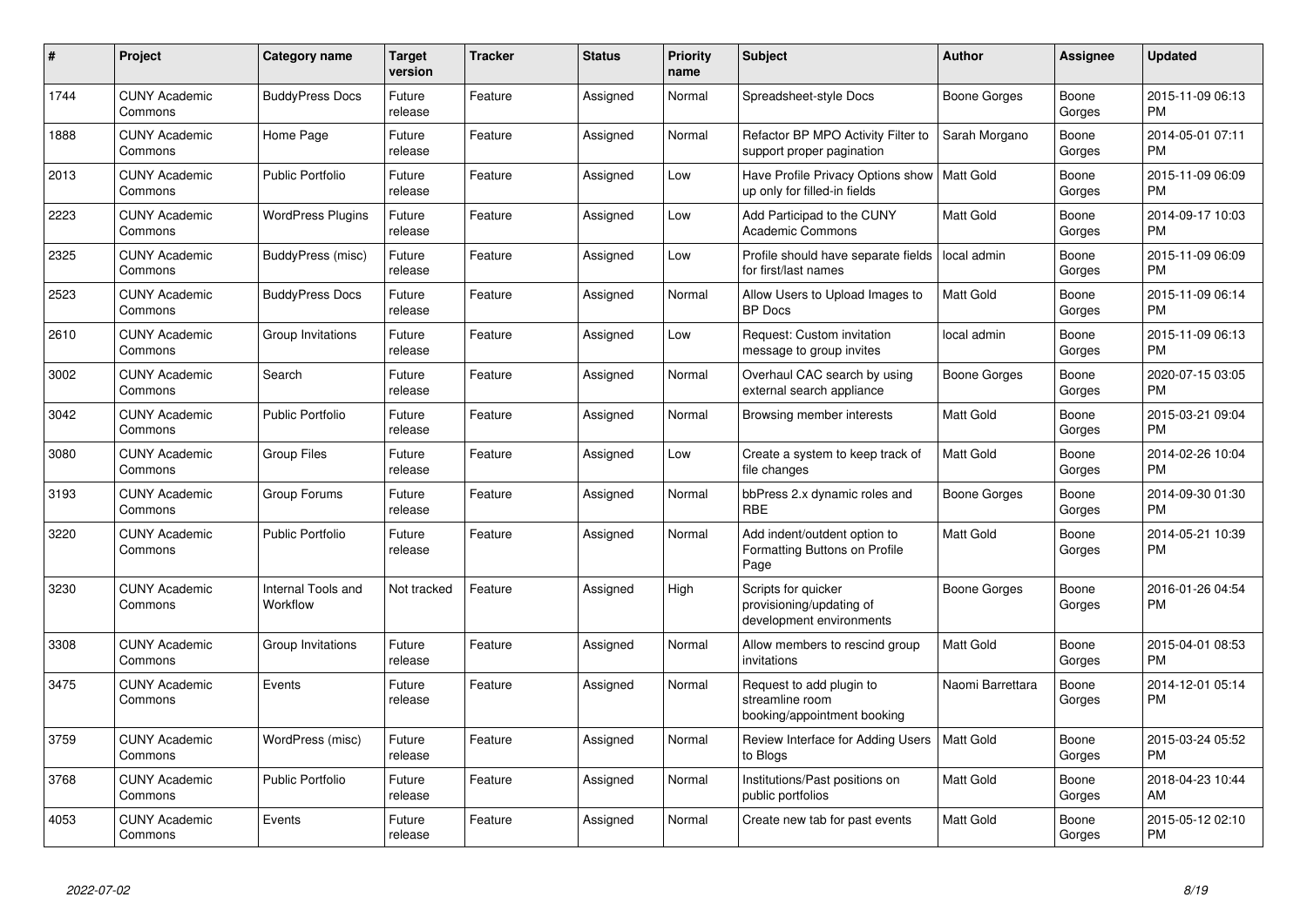| #     | Project                         | <b>Category name</b>       | <b>Target</b><br>version | <b>Tracker</b> | <b>Status</b>        | <b>Priority</b><br>name | <b>Subject</b>                                                                                  | Author           | <b>Assignee</b> | <b>Updated</b>                |
|-------|---------------------------------|----------------------------|--------------------------|----------------|----------------------|-------------------------|-------------------------------------------------------------------------------------------------|------------------|-----------------|-------------------------------|
| 4238  | <b>CUNY Academic</b><br>Commons | Events                     | Future<br>release        | Feature        | Assigned             | Normal                  | Copy Events to Other Groups?                                                                    | <b>Matt Gold</b> | Boone<br>Gorges | 2015-07-02 10:08<br>AM        |
| 4903  | <b>CUNY Academic</b><br>Commons | Events                     | Future<br>release        | Design/UX      | Assigned             | Normal                  | Improving visual appearance of<br>event calendars                                               | <b>Matt Gold</b> | Boone<br>Gorges | 2016-10-13 11:51<br>AM        |
| 4980  | <b>CUNY Academic</b><br>Commons | Home Page                  | Future<br>release        | Feature        | Assigned             | Normal                  | CAC Featured Content -- Adding<br>Randomization                                                 | Matt Gold        | Boone<br>Gorges | 2016-12-12 03:01<br><b>PM</b> |
| 5234  | <b>CUNY Academic</b><br>Commons | Membership                 | Future<br>release        | Feature        | Assigned             | Normal                  | Write Unconfirmed patch for WP                                                                  | Boone Gorges     | Boone<br>Gorges | 2016-10-24 11:18<br>AM        |
| 5696  | <b>CUNY Academic</b><br>Commons | Events                     | Future<br>release        | Feature        | Assigned             | Normal                  | Events Calendar - display options<br>/ calendar aggregation                                     | <b>Matt Gold</b> | Boone<br>Gorges | 2016-10-13 11:44<br>AM        |
| 8836  | <b>CUNY Academic</b><br>Commons | <b>Blogs (BuddyPress)</b>  | Future<br>release        | Feature        | Assigned             | Normal                  | Redesign site launch process                                                                    | <b>Matt Gold</b> | Boone<br>Gorges | 2019-10-03 02:49<br><b>PM</b> |
| 8900  | <b>CUNY Academic</b><br>Commons | Accessibility              | Future<br>release        | Feature        | Assigned             | Normal                  | Look into tools to enforce<br>accessibility in WP environment                                   | <b>Matt Gold</b> | Boone<br>Gorges | 2022-04-26 11:59<br>AM        |
| 8901  | <b>CUNY Academic</b><br>Commons | Accessibility              | Future<br>release        | Feature        | Assigned             | Normal                  | Theme analysis for accessibility                                                                | <b>Matt Gold</b> | Boone<br>Gorges | 2022-04-26 11:59<br>AM        |
| 9895  | <b>CUNY Academic</b><br>Commons | Onboarding                 | Future<br>release        | Feature        | Assigned             | Normal                  | Add "Accept Invitation"<br>link/button/function to Group<br>and/or Site invitation emails?      | Luke Waltzer     | Boone<br>Gorges | 2018-06-07 12:42<br><b>PM</b> |
| 9941  | <b>CUNY Academic</b><br>Commons | Wiki                       | Not tracked              | Support        | Assigned             | Normal                  | Wiki functionality                                                                              | <b>Matt Gold</b> | Boone<br>Gorges | 2018-06-26 10:57<br>AM        |
| 10368 | <b>CUNY Academic</b><br>Commons |                            | Future<br>release        | Feature        | Assigned             | Normal                  | Use ORCID data to populate<br>academic profile page                                             | Stephen Francoeu | Boone<br>Gorges | 2018-09-25 01:53<br><b>PM</b> |
| 15604 | <b>CUNY Academic</b><br>Commons | <b>Email Notifications</b> | Future<br>release        | Feature        | Assigned             | Normal                  | Restructure Commons Group<br>Digest Email Messages                                              | Matt Gold        | Boone<br>Gorges | 2022-05-26 10:45<br>AM        |
| 8756  | <b>CUNY Academic</b><br>Commons | Group Blogs                | Future<br>release        | Feature        | Hold                 | Normal                  | Connect multiple blogs to one<br>group?                                                         | Matt Gold        | Boone<br>Gorges | 2017-09-30 10:42<br>AM        |
| 14113 | <b>CUNY Academic</b><br>Commons | WordPress (misc)           | Future<br>release        | Bug            | Hold                 | Normal                  | Block Editor Not Working on this<br>page - Json error                                           | scott voth       | Boone<br>Gorges | 2021-03-05 11:01<br>AM        |
| 16092 | <b>CUNY Academic</b><br>Commons |                            | Future<br>release        | Feature        | Hold                 | Normal                  | Don't show main site in Site<br>search results                                                  | Boone Gorges     | Boone<br>Gorges | 2022-05-17 03:12<br><b>PM</b> |
| 6014  | <b>CUNY Academic</b><br>Commons | Publicity                  | Future<br>release        | Publicity      | Reporter<br>Feedback | Normal                  | Google search listing                                                                           | <b>Matt Gold</b> | Boone<br>Gorges | 2016-09-21 03:48<br><b>PM</b> |
| 8675  | <b>CUNY Academic</b><br>Commons | User Onboarding            | Future<br>release        | <b>Bug</b>     | Reporter<br>Feedback | Low                     | Add new User search screen calls<br>for the input of email address but<br>doesn't work with one | Paul Hebert      | Boone<br>Gorges | 2017-10-11 11:17<br>AM        |
| 9207  | <b>CUNY Academic</b><br>Commons |                            | Future<br>release        | Support        | Reporter<br>Feedback | Normal                  | display dashboards made in<br>Tableau?                                                          | Marilyn Weber    | Boone<br>Gorges | 2018-04-10 10:42<br>AM        |
| 9211  | <b>CUNY Academic</b><br>Commons | <b>WordPress Plugins</b>   | Future<br>release        | Support        | Reporter<br>Feedback | Normal                  | Auto-Role Setting in Forum Plugin<br>Causing Some Confusion                                     | Luke Waltzer     | Boone<br>Gorges | 2018-03-13 11:44<br>AM        |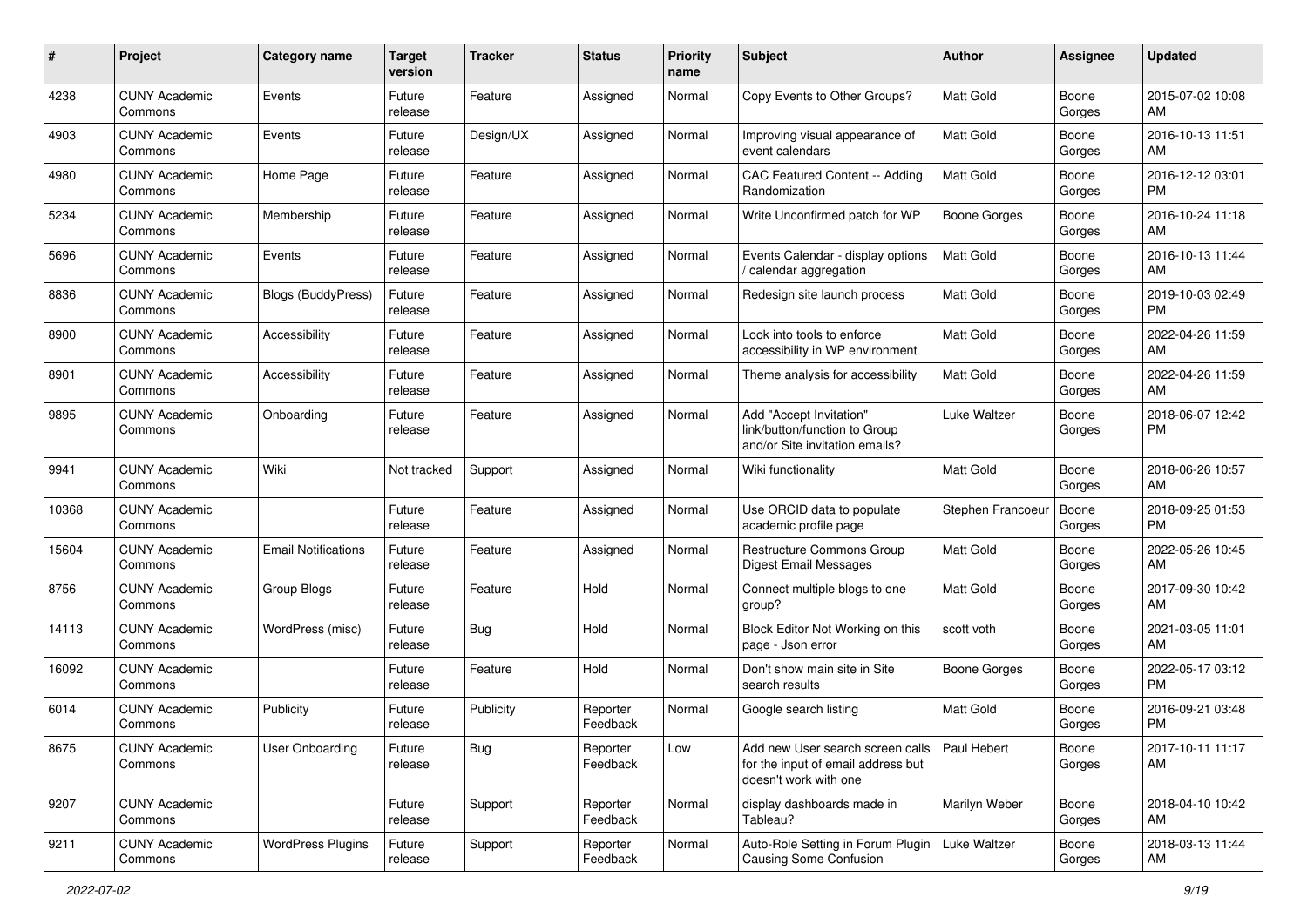| #     | Project                         | <b>Category name</b>       | Target<br>version | <b>Tracker</b> | <b>Status</b>        | Priority<br>name | <b>Subject</b>                                                       | <b>Author</b>           | <b>Assignee</b>    | <b>Updated</b>                |
|-------|---------------------------------|----------------------------|-------------------|----------------|----------------------|------------------|----------------------------------------------------------------------|-------------------------|--------------------|-------------------------------|
| 9289  | <b>CUNY Academic</b><br>Commons | <b>WordPress Plugins</b>   | Future<br>release | Bug            | Reporter<br>Feedback | Normal           | <b>Email Users Plugin</b>                                            | Laurie Hurson           | Boone<br>Gorges    | 2018-10-24 12:34<br><b>PM</b> |
| 9515  | <b>CUNY Academic</b><br>Commons | <b>WordPress Plugins</b>   | Not tracked       | Bug            | Reporter<br>Feedback | Normal           | Text to Speech plugin - "More<br>Slowly" checkbox not working        | scott voth              | Boone<br>Gorges    | 2018-06-13 02:26<br><b>PM</b> |
| 9947  | <b>CUNY Academic</b><br>Commons | <b>WordPress Plugins</b>   | Future<br>release | Feature        | Reporter<br>Feedback | Normal           | Install H5P quiz plugin                                              | <b>Matt Gold</b>        | Boone<br>Gorges    | 2018-09-11 11:01<br>AM        |
| 9979  | <b>CUNY Academic</b><br>Commons | <b>Email Notifications</b> | Not tracked       | Bug            | Reporter<br>Feedback | Normal           | Reports of slow email activation<br>emails                           | <b>Matt Gold</b>        | Boone<br>Gorges    | 2018-08-29 09:40<br><b>PM</b> |
| 10040 | <b>CUNY Academic</b><br>Commons | WordPress (misc)           | Not tracked       | <b>Bug</b>     | Reporter<br>Feedback | Normal           | User doesn't see full list of themes                                 | <b>Matt Gold</b>        | Boone<br>Gorges    | 2018-07-25 10:12<br><b>AM</b> |
| 10678 | <b>CUNY Academic</b><br>Commons |                            | Not tracked       | <b>Bug</b>     | Reporter<br>Feedback | High             | Newsletter Plugin Not Sending<br>Out Newsletters                     | Mark Webb               | Boone<br>Gorges    | 2019-09-16 09:38<br><b>PM</b> |
| 11386 | <b>CUNY Academic</b><br>Commons | WordPress - Media          | Not tracked       | Support        | Reporter<br>Feedback | Normal           | disappearing images                                                  | scott voth              | Boone<br>Gorges    | 2019-05-14 10:32<br>AM        |
| 11449 | <b>CUNY Academic</b><br>Commons | WordPress - Media          | Not tracked       | Support        | Reporter<br>Feedback | Normal           | Cloning Media Library for JITP<br>from Staging to Production Site    | Patrick DeDauw          | Boone<br>Gorges    | 2019-05-13 12:00<br><b>PM</b> |
| 11945 | <b>CUNY Academic</b><br>Commons | Reckoning                  | Future<br>release | Feature        | Reporter<br>Feedback | Normal           | Add Comments bubble to<br>Reckoning views                            | Boone Gorges            | Boone<br>Gorges    | 2019-11-12 05:14<br><b>PM</b> |
| 12121 | <b>CUNY Academic</b><br>Commons | <b>WordPress Plugins</b>   | 2.0.3             | Feature        | Reporter<br>Feedback | Normal           | Embedding H5P Iframes on<br><b>Commons Site</b>                      | Laurie Hurson           | Boone<br>Gorges    | 2022-06-29 11:32<br>AM        |
| 14483 | <b>CUNY Academic</b><br>Commons | WordPress - Media          | Not tracked       | Bug            | Reporter<br>Feedback | Normal           | <b>Wordpress PDF Embed Stopped</b><br>Working after JITP Media Clone | Patrick DeDauw          | Boone<br>Gorges    | 2021-05-20 01:51<br><b>PM</b> |
| 14504 | <b>CUNY Academic</b><br>Commons |                            | Not tracked       | Publicity      | Reporter<br>Feedback | Normal           | Adding showcases to home page<br>menu                                | Laurie Hurson           | Boone<br>Gorges    | 2022-01-19 03:26<br><b>PM</b> |
| 15242 | <b>CUNY Academic</b><br>Commons | Performance                | Not tracked       | <b>Bug</b>     | Reporter<br>Feedback | Normal           | Slugist site                                                         | Raffi<br>Khatchadourian | Boone<br>Gorges    | 2022-02-07 11:14<br>AM        |
| 3419  | <b>CUNY Academic</b><br>Commons | Group Invitations          | 1.6.14            | Bug            | Testing<br>Required  | Normal           | Neatening the display of<br>messages on group requests               | <b>Matt Gold</b>        | Boone<br>Gorges    | 2014-09-01 09:29<br><b>PM</b> |
| 3059  | <b>CUNY Academic</b><br>Commons | Group Forums               | Future<br>release | Design/UX      | New                  | Normal           | Forum Post Permissable Content<br><b>Explanatory Text</b>            | Chris Stein             | Chris Stein        | 2015-04-02 11:27<br><b>AM</b> |
| 10354 | <b>CUNY Academic</b><br>Commons | <b>Public Portfolio</b>    | Future<br>release | Feature        | <b>New</b>           | Normal           | Opt out of Having a Profile Page                                     | scott voth              | Chris Stein        | 2020-05-12 10:43<br>AM        |
| 365   | <b>CUNY Academic</b><br>Commons | WordPress (misc)           | Future<br>release | Feature        | Assigned             | Normal           | <b>Create Mouseover Tooltips</b><br>throughout Site                  | <b>Matt Gold</b>        | Chris Stein        | 2015-11-09 06:18<br><b>PM</b> |
| 860   | <b>CUNY Academic</b><br>Commons | Design                     | Future<br>release | Design/UX      | Assigned             | Normal           | <b>Standardize Button Treatment</b><br><b>Across the Commons</b>     | Chris Stein             | Chris Stein        | 2014-05-01 09:45<br>AM        |
| 2754  | <b>CUNY Academic</b><br>Commons | Design                     | Future<br>release | Feature        | Assigned             | Normal           | Determine strategy for CAC logo<br>handling in top header            | Micki Kaufman           | <b>Chris Stein</b> | 2015-01-05 08:53<br>PM        |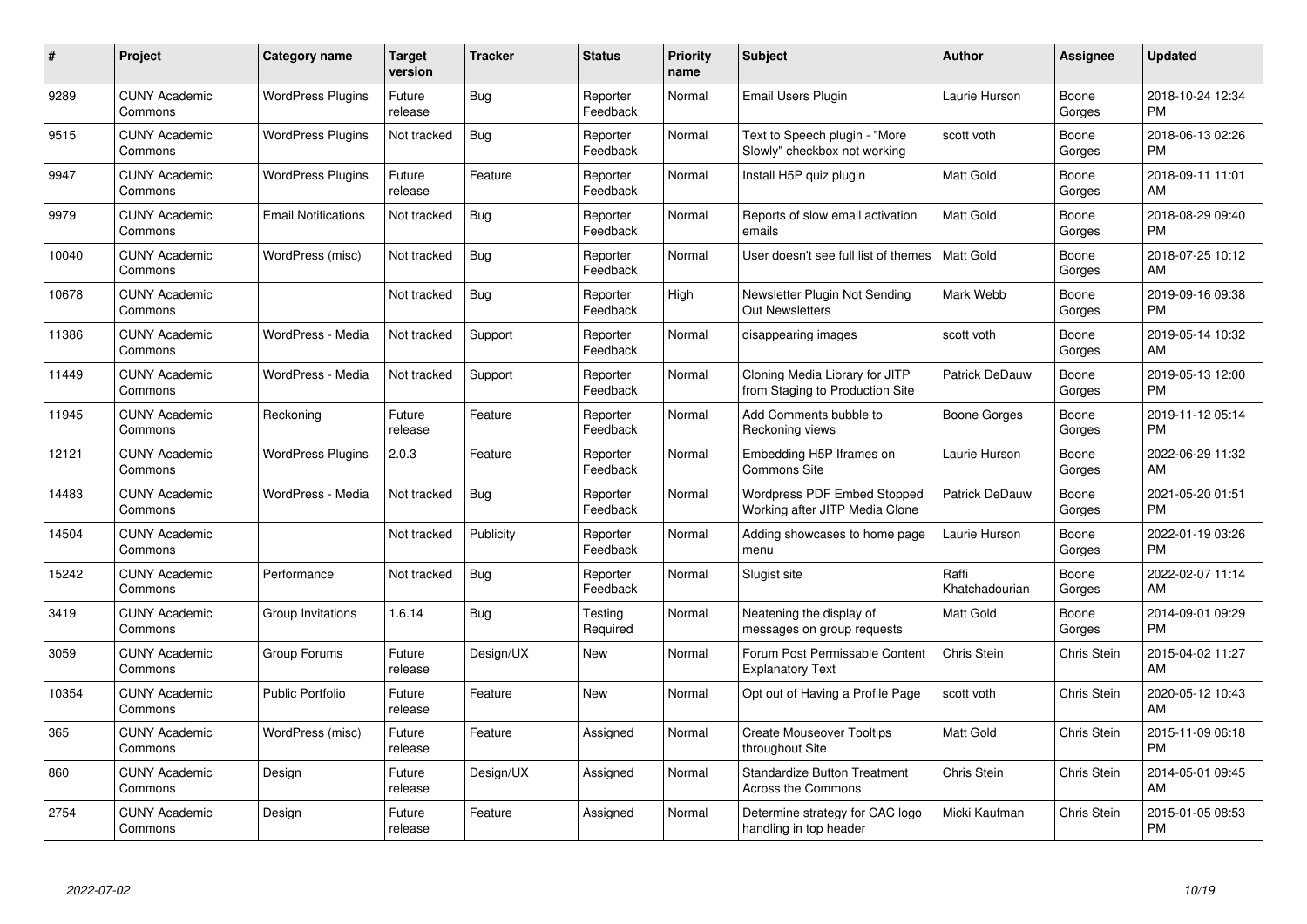| #     | Project                                                                 | <b>Category name</b>     | <b>Target</b><br>version | <b>Tracker</b> | <b>Status</b>        | <b>Priority</b><br>name | <b>Subject</b>                                                      | <b>Author</b>    | Assignee            | <b>Updated</b>                |
|-------|-------------------------------------------------------------------------|--------------------------|--------------------------|----------------|----------------------|-------------------------|---------------------------------------------------------------------|------------------|---------------------|-------------------------------|
| 2832  | <b>CUNY Academic</b><br>Commons                                         | <b>Public Portfolio</b>  | Future<br>release        | Feature        | Assigned             | Normal                  | Improve interface for (not)<br>auto-linking profile fields          | Boone Gorges     | Chris Stein         | 2015-01-05 08:52<br><b>PM</b> |
| 2881  | <b>CUNY Academic</b><br>Commons                                         | <b>Public Portfolio</b>  | Future<br>release        | Feature        | Assigned             | Normal                  | Redesign the UX for Profiles                                        | Chris Stein      | Chris Stein         | 2016-10-13 12:45<br><b>PM</b> |
| 3330  | <b>CUNY Academic</b><br>Commons                                         | My Commons               | Future<br>release        | Feature        | Assigned             | Normal                  | "Commons Information" tool                                          | Boone Gorges     | Chris Stein         | 2014-09-22 08:46<br><b>PM</b> |
| 3354  | <b>CUNY Academic</b><br>Commons                                         | <b>Group Files</b>       | Future<br>release        | Feature        | Assigned             | Low                     | Allow Group Download of Multiple<br><b>Selected Files</b>           | <b>Matt Gold</b> | Chris Stein         | 2014-08-01 08:50<br>AM        |
| 3770  | <b>CUNY Academic</b><br>Commons                                         | <b>Public Portfolio</b>  | Future<br>release        | Feature        | Assigned             | Normal                  | Improve Layout/Formatting of<br>Positions Area on Public Portfolios | Matt Gold        | Chris Stein         | 2015-04-01 09:17<br><b>PM</b> |
| 5827  | <b>CUNY Academic</b><br>Commons                                         | <b>Public Portfolio</b>  | Future<br>release        | Bug            | Assigned             | Normal                  | Academic Interests square bracket<br>links not working              | scott voth       | Chris Stein         | 2016-08-11 11:59<br><b>PM</b> |
| 9028  | <b>CUNY Academic</b><br>Commons                                         | Onboarding               | Future<br>release        | Feature        | Assigned             | Normal                  | suggest groups to new members<br>during the registration process    | <b>Matt Gold</b> | Chris Stein         | 2018-10-24 12:34<br><b>PM</b> |
| 1544  | <b>CUNY Academic</b><br>Commons                                         | Groups (misc)            | Future<br>release        | Feature        | Reporter<br>Feedback | Normal                  | Group Filtering and Sorting                                         | Matt Gold        | Chris Stein         | 2019-03-01 02:25<br><b>PM</b> |
| 8078  | <b>CUNY Academic</b><br>Commons                                         | <b>WordPress Plugins</b> | Future<br>release        | System Upgrade | Assigned             | Normal                  | <b>CommentPress Updates</b>                                         | Margaret Galvan  | Christian<br>Wach   | 2017-05-08 03:49<br><b>PM</b> |
| 13199 | <b>CUNY Academic</b><br>Commons                                         | Group Forums             | Future<br>release        | Feature        | <b>New</b>           | Normal                  | Favoring Groups over bbPress<br>plugin                              | Colin McDonald   | Colin<br>McDonald   | 2021-11-19 12:28<br><b>PM</b> |
| 4438  | <b>CUNY Academic</b><br>Commons                                         | Events                   | Future<br>release        | Bug            | Assigned             | Normal                  | Events Calendar - Export<br><b>Recurring Events</b>                 | scott voth       | Daniel Jones        | 2016-05-23 04:25<br><b>PM</b> |
| 5268  | <b>CUNY Academic</b><br>Commons                                         | Group Forums             | Future<br>release        | Bug            | Assigned             | Normal                  | Long-time to post to multiple<br>groups                             | Luke Waltzer     | Daniel Jones        | 2016-09-07 06:31<br><b>PM</b> |
| 412   | <b>CUNY Academic</b><br>Commons                                         | <b>WordPress Themes</b>  | Future<br>release        | Feature        | Assigned             | Normal                  | <b>Featured Themes</b>                                              | <b>Matt Gold</b> | Dominic<br>Giglio   | 2015-01-05 08:44<br><b>PM</b> |
| 940   | <b>CUNY Academic</b><br>Commons                                         | Redmine                  | Future<br>release        | Feature        | Assigned             | Low                     | Communication with users after<br>releases                          | <b>Matt Gold</b> | Dominic<br>Giglio   | 2012-09-09 04:36<br><b>PM</b> |
| 1983  | <b>CUNY Academic</b><br>Commons                                         | Home Page                | Future<br>release        | Feature        | Assigned             | Low                     | Media Library integration with<br>Featured Content plugin           | Boone Gorges     | Dominic<br>Giglio   | 2014-03-17 10:34<br>AM        |
| 2167  | <b>CUNY Academic</b><br>Commons                                         | WordPress (misc)         | Future<br>release        | Bug            | Assigned             | Normal                  | CAC-Livestream Plugin Issues                                        | Michael Smith    | Dominic<br>Giglio   | 2015-01-02 03:06<br><b>PM</b> |
| 12062 | AD/O365 Transition<br>from NonMatric to<br><b>Matriculated Students</b> |                          |                          | Feature        | In Progress          | Normal                  | create solution and console<br>project                              | Emilio Rodriguez | Emilio<br>Rodriguez | 2019-11-12 03:56<br><b>PM</b> |
| 9835  | <b>CUNY Academic</b><br>Commons                                         | Group Forums             | Future<br>release        | Bug            | Assigned             | Normal                  | add a "like" function?                                              | Marilyn Weber    | <b>Erik Trainer</b> | 2018-06-05 01:49<br><b>PM</b> |
| 13331 | <b>CUNY Academic</b><br>Commons                                         | Site cloning             | Future<br>release        | Bug            | <b>New</b>           | Normal                  | Combine Site Template and Clone<br>operations                       | Boone Gorges     | Jeremy Felt         | 2021-11-19 12:39<br><b>PM</b> |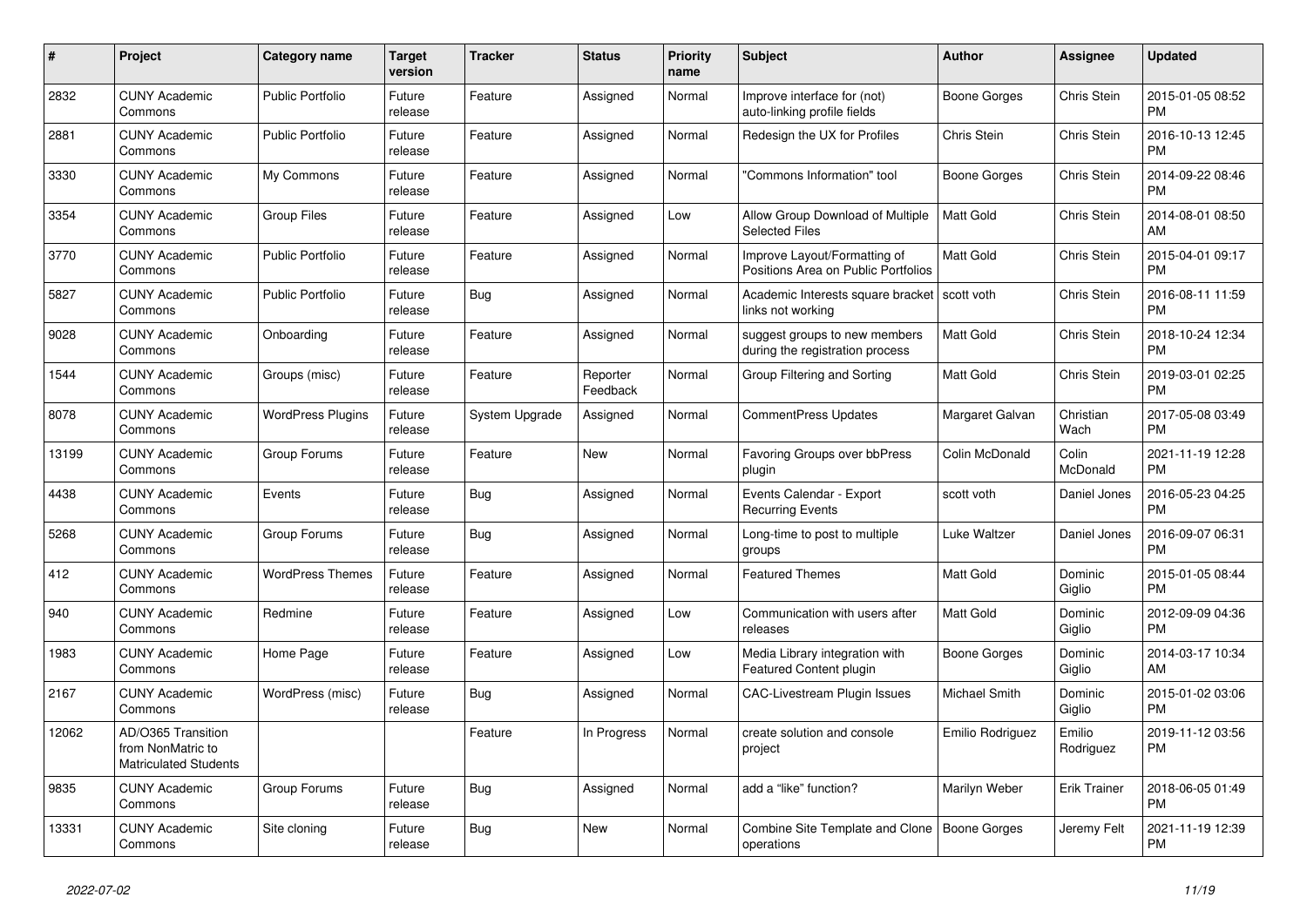| #     | Project                         | <b>Category name</b>           | <b>Target</b><br>version | <b>Tracker</b> | <b>Status</b>        | <b>Priority</b><br>name | <b>Subject</b>                                                                        | Author                  | Assignee            | <b>Updated</b>                |
|-------|---------------------------------|--------------------------------|--------------------------|----------------|----------------------|-------------------------|---------------------------------------------------------------------------------------|-------------------------|---------------------|-------------------------------|
| 13891 | <b>CUNY Academic</b><br>Commons | Internal Tools and<br>Workflow | 2.1.0                    | Feature        | <b>New</b>           | Normal                  | Migrate automated linting to<br>GitHub Actions                                        | <b>Boone Gorges</b>     | Jeremy Felt         | 2022-06-29 11:13<br>AM        |
| 15194 | <b>CUNY Academic</b><br>Commons | Internal Tools and<br>Workflow | 2.1.0                    | Feature        | New                  | Normal                  | PHPCS sniff for un-restored<br>switch to blog() calls                                 | <b>Boone Gorges</b>     | Jeremy Felt         | 2022-05-26 10:45<br>AM        |
| 11879 | <b>CUNY Academic</b><br>Commons |                                | Not tracked              | Bug            | <b>New</b>           | Normal                  | Hypothesis comments appearing<br>on multiple, different pdfs across<br>blogs          | Laurie Hurson           | Laurie Hurson       | 2019-09-19 02:39<br><b>PM</b> |
| 14475 | <b>CUNY Academic</b><br>Commons |                                | Not tracked              | Publicity      | <b>New</b>           | Normal                  | OER Showcase Page                                                                     | Laurie Hurson           | Laurie Hurson       | 2021-09-14 10:46<br>AM        |
| 8666  | <b>CUNY Academic</b><br>Commons | Teaching                       | Not tracked              | Documentation  | Assigned             | Normal                  | Create Teaching on the Commons<br>Resource Page                                       | <b>Matt Gold</b>        | Laurie Hurson       | 2019-09-23 03:16<br><b>PM</b> |
| 11517 | <b>CUNY Academic</b><br>Commons |                                | Not tracked              | Feature        | Assigned             | Normal                  | wp-accessibility plugin should not<br>strip 'target="_blank"' by default              | Boone Gorges            | Laurie Hurson       | 2019-09-24 09:57<br>AM        |
| 12446 | <b>CUNY Academic</b><br>Commons | Groups (misc)                  | Future<br>release        | Feature        | Reporter<br>Feedback | Normal                  | Toggle default site to group forum<br>posting                                         | Laurie Hurson           | Laurie Hurson       | 2020-03-10 11:57<br>AM        |
| 6078  | <b>CUNY Academic</b><br>Commons | <b>Blogs (BuddyPress)</b>      | Future<br>release        | Feature        | New                  | Normal                  | <b>Explore Adding Network Blog</b><br>Metadata Plugin                                 | Luke Waltzer            | Luke Waltzer        | 2016-10-11 10:29<br><b>PM</b> |
| 2666  | <b>CUNY Academic</b><br>Commons | About page                     | Not tracked              | Documentation  | Assigned             | Normal                  | <b>Update About Text</b>                                                              | Chris Stein             | Luke Waltzer        | 2016-03-04 11:19<br>AM        |
| 5955  | <b>CUNY Academic</b><br>Commons | Outreach                       | Future<br>release        | Feature        | Assigned             | Normal                  | Create auto-newsletter for<br>commons members                                         | <b>Matt Gold</b>        | <b>Luke Waltzer</b> | 2016-08-30 10:34<br>AM        |
| 8211  | <b>CUNY Academic</b><br>Commons | <b>WordPress Themes</b>        | Future<br>release        | Feature        | <b>New</b>           | Normal                  | Theme Suggestions: Material<br>Design-Inspired Themes                                 | Margaret Galvan         | Margaret<br>Galvan  | 2017-08-07 02:48<br><b>PM</b> |
| 12392 | <b>CUNY Academic</b><br>Commons | Help/Codex                     | Not tracked              | Documentation  | <b>New</b>           | Normal                  | Updates to Common Commons<br>Questions on Help Page                                   | scott voth              | Margaret<br>Galvan  | 2020-02-11 10:53<br>AM        |
| 6298  | <b>CUNY Academic</b><br>Commons | User Experience                | Not tracked              | Design/UX      | Assigned             | Normal                  | Examine data from survey                                                              | <b>Matt Gold</b>        | Margaret<br>Galvan  | 2016-10-14 12:16<br><b>PM</b> |
| 7828  | <b>CUNY Academic</b><br>Commons |                                | Not tracked              | Feature        | Assigned             | Normal                  | Theme Assessment 2017                                                                 | Margaret Galvan         | Margaret<br>Galvan  | 2017-05-02 10:41<br><b>PM</b> |
| 3509  | <b>CUNY Academic</b><br>Commons | Publicity                      | 1.7                      | Publicity      | New                  | Normal                  | Create 1.7 digital signage imagery                                                    | Micki Kaufman           | Marilyn<br>Weber    | 2014-10-01 12:40<br><b>PM</b> |
| 9420  | <b>CUNY Academic</b><br>Commons | cuny.is                        | Not tracked              | Feature        | <b>New</b>           | Normal                  | Request for http://cuny.is/streams                                                    | Raffi<br>Khatchadourian | Marilyn<br>Weber    | 2018-04-02 10:08<br>AM        |
| 12382 | <b>CUNY Academic</b><br>Commons | Membership                     | Not tracked              | Support        | New                  | Normal                  | Email request change                                                                  | Marilyn Weber           | Marilyn<br>Weber    | 2020-02-06 12:56<br><b>PM</b> |
| 8837  | <b>CUNY Academic</b><br>Commons |                                | Not tracked              | Feature        | Assigned             | Normal                  | Create a form to request info from<br>people requesting premium<br>themes and plugins | Matt Gold               | Marilyn<br>Weber    | 2017-11-14 03:35<br><b>PM</b> |
| 2573  | NYCDH Community<br>Site         |                                |                          | Feature        | Reporter<br>Feedback | Normal                  | Add dh_nyc twitter list feed to site                                                  | Mark Newton             | Matt Gold           | 2013-05-16 11:42<br><b>PM</b> |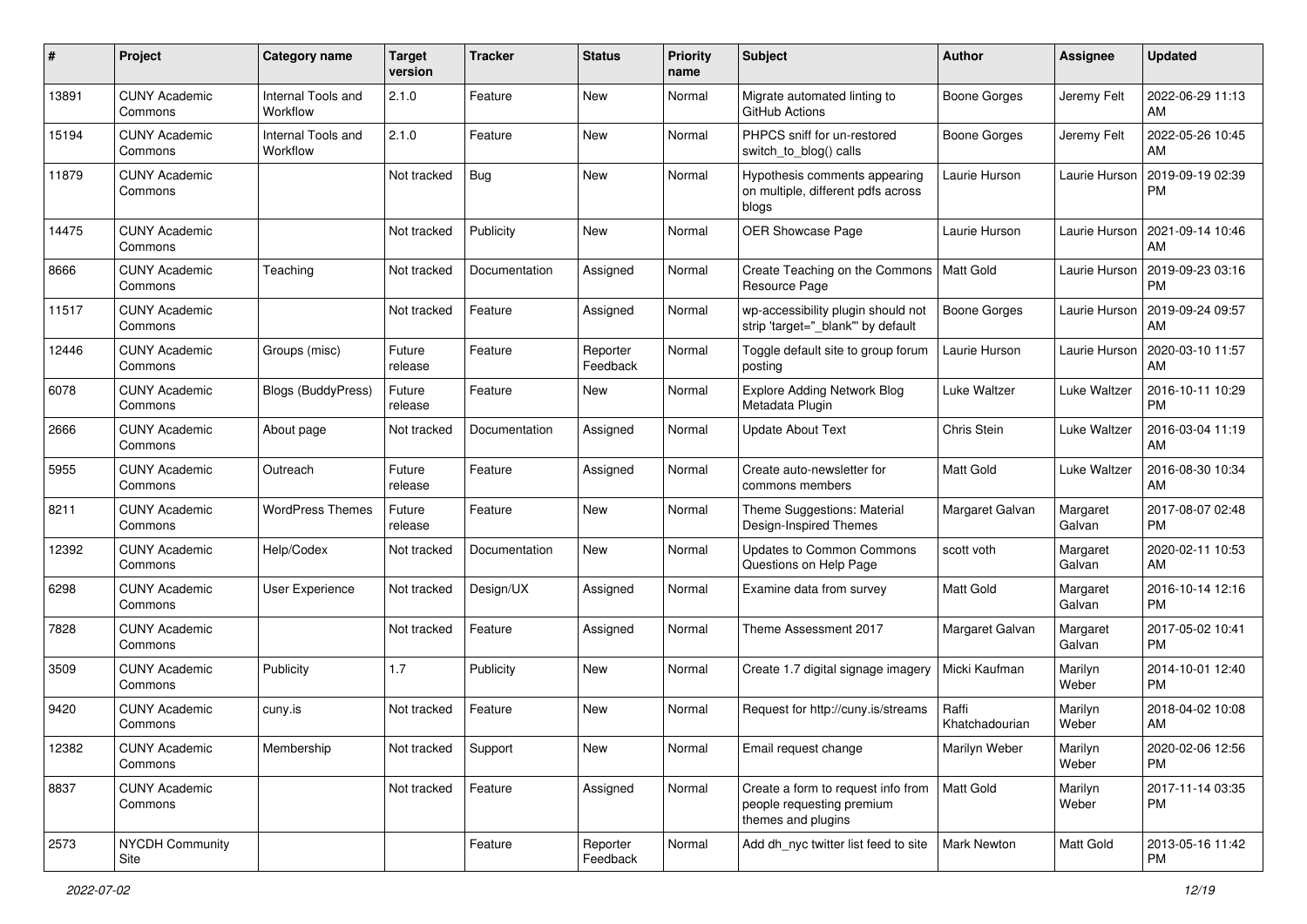| #     | Project                         | Category name            | <b>Target</b><br>version | <b>Tracker</b> | <b>Status</b>        | Priority<br>name | <b>Subject</b>                                                                       | <b>Author</b>           | Assignee           | <b>Updated</b>                |
|-------|---------------------------------|--------------------------|--------------------------|----------------|----------------------|------------------|--------------------------------------------------------------------------------------|-------------------------|--------------------|-------------------------------|
| 3657  | <b>CUNY Academic</b><br>Commons | WordPress (misc)         | Not tracked              | Feature        | New                  | Normal           | Create alert for GC email<br>addresses                                               | <b>Matt Gold</b>        | Matt Gold          | 2016-04-14 11:29<br><b>PM</b> |
| 3691  | <b>CUNY Academic</b><br>Commons | <b>WordPress Plugins</b> | Future<br>release        | Bug            | <b>New</b>           | Normal           | <b>WPMU Domain Mapping</b><br>Debugging on cdev                                      | Raymond Hoh             | Matt Gold          | 2014-12-12 09:04<br>AM        |
| 4225  | <b>CUNY Academic</b><br>Commons | DiRT Integration         | Future<br>release        | Design/UX      | <b>New</b>           | Normal           | Add information to DIRT page (in<br>Create a Group)                                  | Samantha Raddatz        | Matt Gold          | 2015-06-26 03:14<br><b>PM</b> |
| 4972  | <b>CUNY Academic</b><br>Commons | Analytics                | Not tracked              | Bug            | <b>New</b>           | Normal           | <b>Newsletter Analytics</b>                                                          | Stephen Real            | Matt Gold          | 2015-12-09 12:54<br><b>PM</b> |
| 8498  | <b>CUNY Academic</b><br>Commons | <b>WordPress Plugins</b> | Future<br>release        | Feature        | <b>New</b>           | Low              | <b>Gravity Forms Email Users</b>                                                     | Raffi<br>Khatchadourian | Matt Gold          | 2017-10-13 12:58<br><b>PM</b> |
| 8607  | <b>CUNY Academic</b><br>Commons |                          | Not tracked              | Support        | New                  | Normal           | Paypal?                                                                              | Marilyn Weber           | Matt Gold          | 2018-05-15 01:37<br><b>PM</b> |
| 10839 | <b>CUNY Academic</b><br>Commons | About page               | Not tracked              | Support        | <b>New</b>           | Normal           | <b>Mission Statement Needs</b><br>Revision                                           | scott voth              | Matt Gold          | 2018-12-26 10:58<br>AM        |
| 11545 | <b>CUNY Academic</b><br>Commons | <b>WordPress Plugins</b> | Not tracked              | Support        | New                  | Normal           | <b>Twitter searches in WordPress</b>                                                 | Gina Cherry             | Matt Gold          | 2019-09-23 01:03<br><b>PM</b> |
| 370   | <b>CUNY Academic</b><br>Commons | Registration             | Future<br>release        | Feature        | Assigned             | High             | <b>Guest Accounts</b>                                                                | Matt Gold               | Matt Gold          | 2015-04-09 09:33<br><b>PM</b> |
| 2175  | <b>CUNY Academic</b><br>Commons | WordPress (misc)         | Not tracked              | Support        | Assigned             | Normal           | Subscibe 2 vs. Jetpack<br>subscription options                                       | local admin             | Matt Gold          | 2016-01-26 04:58<br><b>PM</b> |
| 8898  | <b>CUNY Academic</b><br>Commons | Social Paper             | Not tracked              | Feature        | Assigned             | Normal           | Usage data on docs and social<br>paper                                               | Matt Gold               | Matt Gold          | 2017-11-16 11:32<br>AM        |
| 9015  | <b>CUNY Academic</b><br>Commons | Groups (misc)            | Not tracked              | Outreach       | Assigned             | Normal           | Email group admins the email<br>addresses of their groups                            | Matt Gold               | Matt Gold          | 2018-01-02 09:54<br>AM        |
| 11493 | <b>CUNY Academic</b><br>Commons | Domain Mapping           | Not tracked              | Support        | Reporter<br>Feedback | Normal           | Domain Mapping Request - Talia<br>Schaffer                                           | scott voth              | Matt Gold          | 2019-08-06 08:39<br>AM        |
| 12484 | <b>CUNY Academic</b><br>Commons |                          | Not tracked              | Support        | Reporter<br>Feedback | Normal           | Sign up Code for COIL Course<br>starting in March                                    | Laurie Hurson           | Matt Gold          | 2020-03-02 02:26<br><b>PM</b> |
| 8902  | <b>CUNY Academic</b><br>Commons | Design                   | Not tracked              | Feature        | Assigned             | Normal           | Report back on research on<br><b>BuddyPress themes</b>                               | Matt Gold               | Michael Smith      | 2017-11-10 12:31<br><b>PM</b> |
| 3506  | <b>CUNY Academic</b><br>Commons | Publicity                | 1.7                      | Publicity      | <b>New</b>           | Normal           | Prepare 1.7 email messaging                                                          | Micki Kaufman           | Micki<br>Kaufman   | 2014-10-01 12:36<br><b>PM</b> |
| 7624  | <b>CUNY Academic</b><br>Commons | BuddyPress (misc)        | Future<br>release        | Design/UX      | <b>New</b>           | Normal           | <b>BP Notifications</b>                                                              | Luke Waltzer            | Paige Dupont       | 2017-02-08 10:43<br><b>PM</b> |
| 6392  | <b>CUNY Academic</b><br>Commons | Group Forums             | Future<br>release        | Design/UX      | Assigned             | Low              | Composition/Preview Panes in<br>Forum Posts                                          | Luke Waltzer            | Paige Dupont       | 2016-10-21 04:26<br><b>PM</b> |
| 11393 | <b>CUNY Academic</b><br>Commons |                          | Not tracked              | Publicity      | New                  | Normal           | After 1.15 release, ceate a hero<br>slide and post about adding a site<br>to a group | scott voth              | Patrick<br>Sweeney | 2019-05-14 10:32<br>AM        |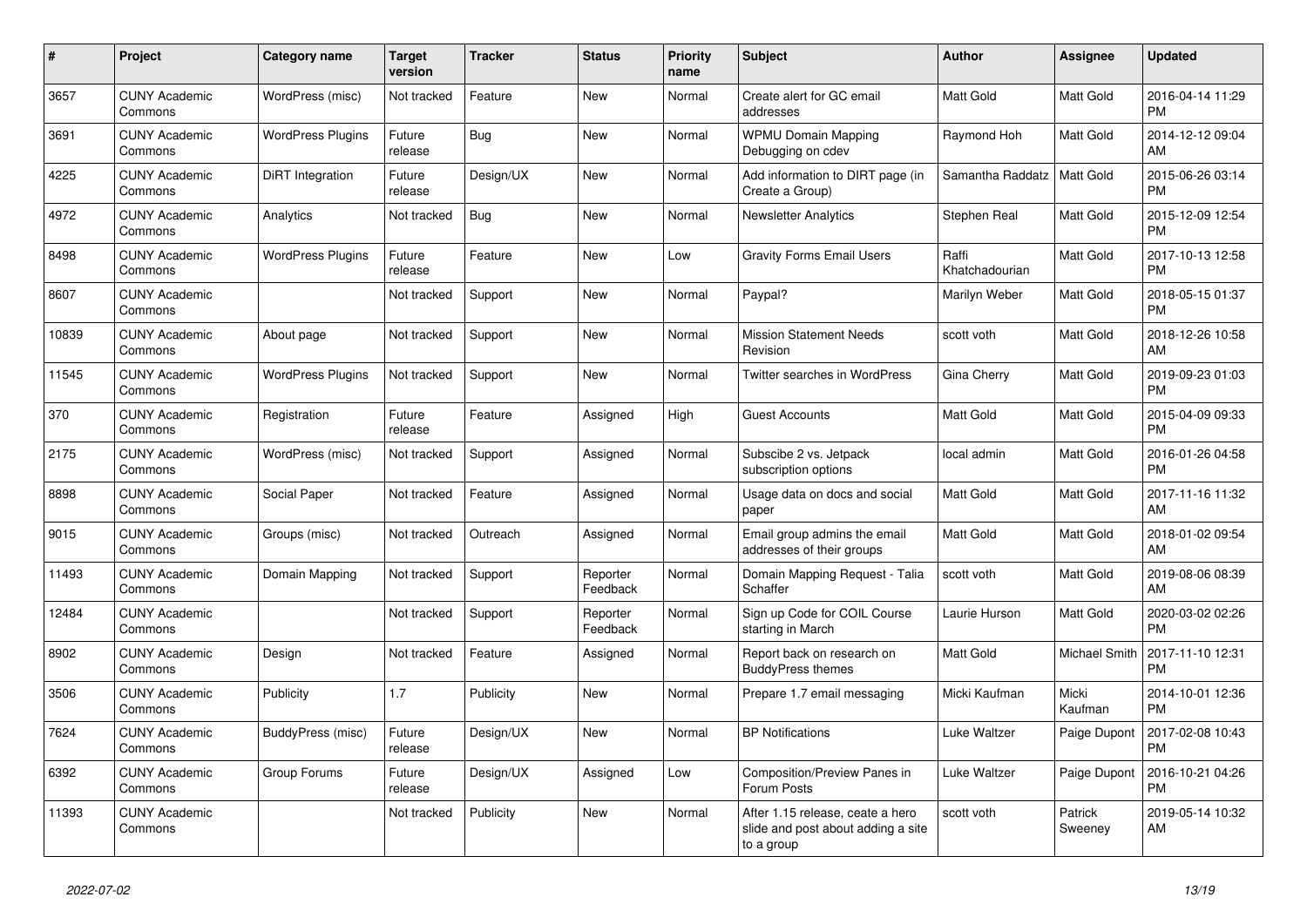| #     | Project                         | <b>Category name</b>       | <b>Target</b><br>version | <b>Tracker</b> | <b>Status</b> | <b>Priority</b><br>name | <b>Subject</b>                                                                | <b>Author</b>      | Assignee              | <b>Updated</b>                |
|-------|---------------------------------|----------------------------|--------------------------|----------------|---------------|-------------------------|-------------------------------------------------------------------------------|--------------------|-----------------------|-------------------------------|
| 2571  | <b>NYCDH Community</b><br>Site  |                            |                          | Feature        | Assigned      | Normal                  | Add Google custom search box to<br>homepage                                   | <b>Mark Newton</b> | Raymond<br>Hoh        | 2013-05-18 07:49<br><b>PM</b> |
| 2574  | <b>NYCDH Community</b><br>Site  |                            |                          | Feature        | Assigned      | Normal                  | Add Way to Upload Files to<br>Groups                                          | <b>Mark Newton</b> | Raymond<br>Hoh        | 2013-05-18 07:46<br><b>PM</b> |
| 8992  | <b>NYCDH Community</b><br>Site  |                            |                          | <b>Bug</b>     | Assigned      | Normal                  | Multiple RBE error reports                                                    | Matt Gold          | Raymond<br>Hoh        | 2017-12-11 05:43<br><b>PM</b> |
| 4535  | <b>CUNY Academic</b><br>Commons | My Commons                 | Future<br>release        | Bug            | <b>New</b>    | Low                     | My Commons filter issue                                                       | scott voth         | Raymond<br>Hoh        | 2015-09-01 11:17<br>AM        |
| 5282  | <b>CUNY Academic</b><br>Commons | Social Paper               | Future<br>release        | Bug            | New           | Normal                  | Replying via email directs to paper<br>but not individual comment.            | Marilyn Weber      | Raymond<br>Hoh        | 2016-03-02 01:48<br><b>PM</b> |
| 6749  | <b>CUNY Academic</b><br>Commons | Events                     | Future<br>release        | Bug            | New           | Low                     | BPEO iCal request can trigger<br>very large number of DB queries              | Boone Gorges       | Raymond<br>Hoh        | 2016-11-15 10:09<br><b>PM</b> |
| 7928  | <b>CUNY Academic</b><br>Commons | Group Forums               | Not tracked              | <b>Bug</b>     | <b>New</b>    | Normal                  | Duplicate Forum post                                                          | Luke Waltzer       | Raymond<br>Hoh        | 2017-04-11 09:27<br><b>PM</b> |
| 9346  | <b>CUNY Academic</b><br>Commons | WordPress (misc)           | Not tracked              | Bug            | New           | Normal                  | Clone cetls.bmcc.cuny.edu for<br>development                                  | Owen Roberts       | Raymond<br><b>Hoh</b> | 2018-03-06 05:35<br><b>PM</b> |
| 9729  | <b>CUNY Academic</b><br>Commons | <b>SEO</b>                 | Not tracked              | Support        | <b>New</b>    | Normal                  | 503 Errors showing on<br>newlaborforum.cuny.edu                               | Diane Krauthamer   | Raymond<br>Hoh        | 2018-05-22 04:48<br><b>PM</b> |
| 11243 | <b>CUNY Academic</b><br>Commons | BuddyPress (misc)          | Future<br>release        | Bug            | <b>New</b>    | Normal                  | Audit bp-custom.php                                                           | Raymond Hoh        | Raymond<br>Hoh        | 2022-04-26 11:59<br>AM        |
| 11624 | <b>CUNY Academic</b><br>Commons | WordPress (misc)           | Not tracked              | Support        | New           | Normal                  | Change pages into posts or swap<br>database for a Commons site?               | Stephen Klein      | Raymond<br>Hoh        | 2019-07-09 11:04<br>AM        |
| 13286 | <b>CUNY Academic</b><br>Commons |                            | Not tracked              | Support        | New           | Normal                  | problem connecting with<br>WordPress app                                      | Marilyn Weber      | Raymond<br>Hoh        | 2020-09-08 11:16<br>AM        |
| 13358 | <b>CUNY Academic</b><br>Commons | Group Forums               | Future<br>release        | Feature        | <b>New</b>    | Normal                  | Improved UI for group forum<br>threading settings                             | Boone Gorges       | Raymond<br>Hoh        | 2021-11-19 12:27<br><b>PM</b> |
| 13430 | <b>CUNY Academic</b><br>Commons | Reply By Email             | Not tracked              | Bug            | <b>New</b>    | Normal                  | Delav in RBE                                                                  | Luke Waltzer       | Raymond<br>Hoh        | 2020-10-13 11:16<br>AM        |
| 13457 | <b>CUNY Academic</b><br>Commons | Group Forums               | 2.0.3                    | Bug            | New           | High                    | Forum post not sending<br>notifications                                       | Filipa Calado      | Raymond<br>Hoh        | 2022-06-29 11:32<br>AM        |
| 14496 | <b>CUNY Academic</b><br>Commons | Domain Mapping             | Future<br>release        | Bug            | New           | Normal                  | Mapped domain SSO uses<br>third-party cookies                                 | Raymond Hoh        | Raymond<br>Hoh        | 2021-05-24 04:03<br><b>PM</b> |
| 16177 | <b>CUNY Academic</b><br>Commons | Reply By Email             |                          | Bug            | <b>New</b>    | Normal                  | Switch to Inbound mode for RBE                                                | Raymond Hoh        | Raymond<br>Hoh        | 2022-05-30 04:32<br><b>PM</b> |
| 16319 | <b>CUNY Academic</b><br>Commons | <b>WordPress Plugins</b>   | 2.0.3                    | Bug            | <b>New</b>    | Normal                  | Request for Events Calendar Pro<br>5.14.2 update                              | Raymond Hoh        | Raymond<br>Hoh        | 2022-07-01 04:16<br><b>PM</b> |
| 333   | <b>CUNY Academic</b><br>Commons | <b>Email Notifications</b> | Future<br>release        | Feature        | Assigned      | Low                     | Delay Forum Notification Email<br>Delivery Until After Editing Period<br>Ends | Matt Gold          | Raymond<br>Hoh        | 2015-11-09 06:01<br><b>PM</b> |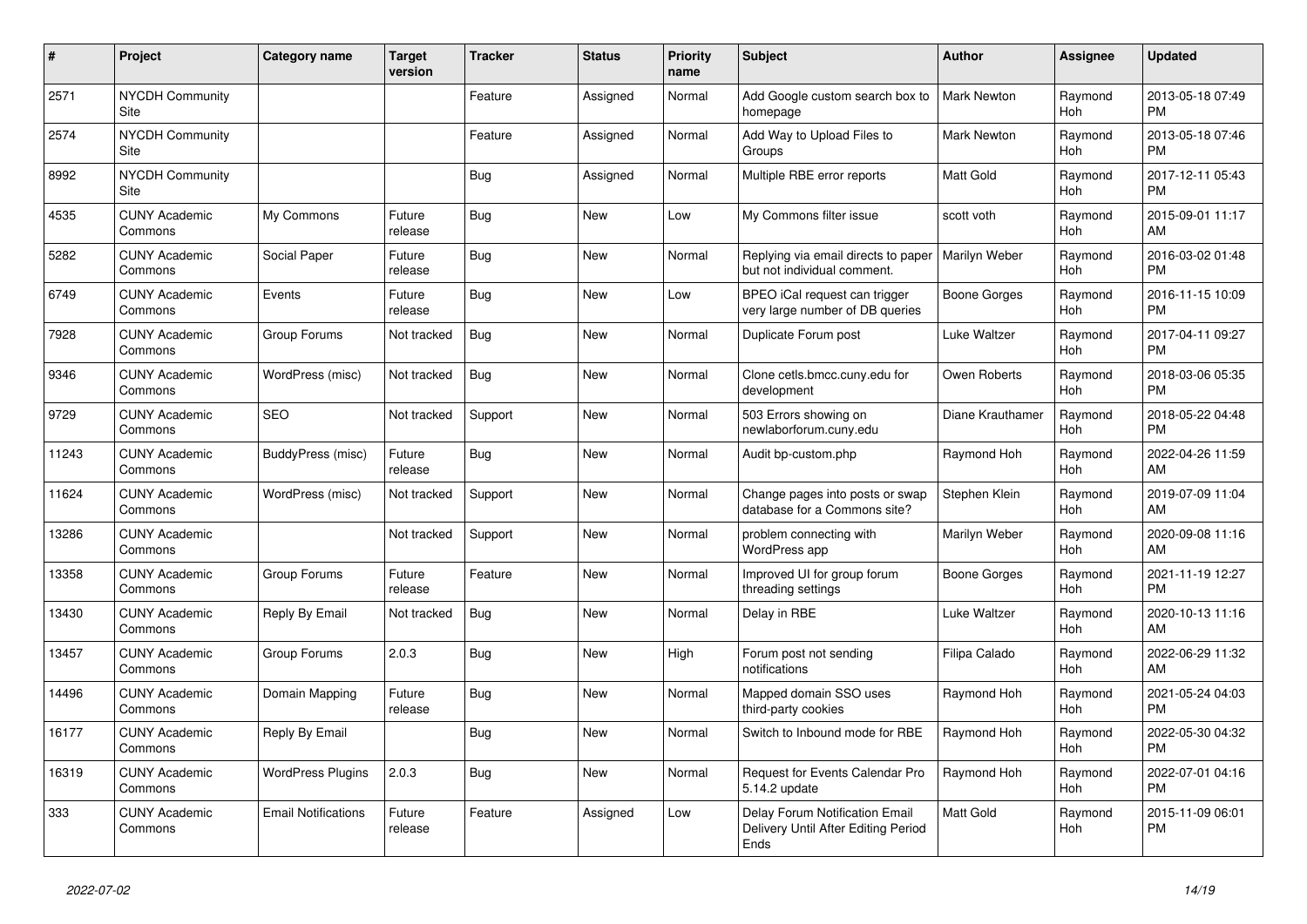| #     | <b>Project</b>                  | Category name            | <b>Target</b><br>version | <b>Tracker</b> | <b>Status</b> | Priority<br>name | <b>Subject</b>                                                               | <b>Author</b>           | Assignee              | <b>Updated</b>                |
|-------|---------------------------------|--------------------------|--------------------------|----------------|---------------|------------------|------------------------------------------------------------------------------|-------------------------|-----------------------|-------------------------------|
| 1192  | <b>CUNY Academic</b><br>Commons | <b>Group Files</b>       | Future<br>release        | Feature        | Assigned      | Low              | When posting group files, allow<br>users to add a category without<br>saving | Matt Gold               | Raymond<br><b>Hoh</b> | 2015-11-09 05:53<br><b>PM</b> |
| 3192  | <b>CUNY Academic</b><br>Commons | Group Forums             | Future<br>release        | Feature        | Assigned      | Normal           | Customizable forum views for<br>bbPress 2.x group forums                     | <b>Boone Gorges</b>     | Raymond<br>Hoh        | 2015-11-09 12:47<br><b>PM</b> |
| 3492  | <b>CUNY Academic</b><br>Commons | <b>WordPress Themes</b>  | Future<br>release        | Support        | Assigned      | Normal           | Add CBOX theme to the<br>Commons                                             | scott voth              | Raymond<br>Hoh        | 2014-10-08 05:55<br><b>PM</b> |
| 3517  | <b>CUNY Academic</b><br>Commons | My Commons               | Future<br>release        | Feature        | Assigned      | Normal           | Mute/Unmute My Commons<br>updates                                            | <b>Matt Gold</b>        | Raymond<br>Hoh        | 2015-11-09 01:19<br><b>PM</b> |
| 3536  | <b>CUNY Academic</b><br>Commons | My Commons               | Future<br>release        | Feature        | Assigned      | Normal           | Infinite Scroll on My Commons<br>page                                        | <b>Matt Gold</b>        | Raymond<br>Hoh        | 2015-04-13 04:42<br><b>PM</b> |
| 3577  | <b>CUNY Academic</b><br>Commons | My Commons               | Future<br>release        | Design/UX      | Assigned      | Normal           | Replies to items in My Commons                                               | <b>Matt Gold</b>        | Raymond<br>Hoh        | 2015-04-09 05:19<br><b>PM</b> |
| 3662  | <b>CUNY Academic</b><br>Commons | <b>SEO</b>               | Future<br>release        | Feature        | Assigned      | Normal           | Duplicate Content/SEO/Google<br>issues                                       | <b>Matt Gold</b>        | Raymond<br>Hoh        | 2015-04-13 04:37<br><b>PM</b> |
| 4388  | <b>CUNY Academic</b><br>Commons | WordPress (misc)         | Future<br>release        | Bug            | Assigned      | Normal           | Repeated request for<br>authentication.                                      | Alice.Lynn<br>McMichael | Raymond<br>Hoh        | 2015-08-11 07:35<br><b>PM</b> |
| 5016  | <b>CUNY Academic</b><br>Commons | Events                   | Future<br>release        | Feature        | Assigned      | Low              | Allow comments to be posted on<br>events                                     | <b>Matt Gold</b>        | Raymond<br>Hoh        | 2019-03-01 02:23<br><b>PM</b> |
| 5691  | <b>CUNY Academic</b><br>Commons | Blogs (BuddyPress)       | Future<br>release        | <b>Bug</b>     | Assigned      | High             | Differing numbers on Sites display                                           | <b>Matt Gold</b>        | Raymond<br>Hoh        | 2016-06-13 01:37<br><b>PM</b> |
| 6671  | <b>CUNY Academic</b><br>Commons | Reply By Email           | Not tracked              | Bug            | Assigned      | Normal           | "Post too often" RBE error<br>message                                        | <b>Matt Gold</b>        | Raymond<br>Hoh        | 2016-11-11 09:55<br>AM        |
| 6995  | <b>CUNY Academic</b><br>Commons | Home Page                | Not tracked              | Bug            | Assigned      | Normal           | member filter on homepage not<br>working                                     | <b>Matt Gold</b>        | Raymond<br>Hoh        | 2016-12-11 09:46<br><b>PM</b> |
| 8976  | <b>CUNY Academic</b><br>Commons | Reply By Email           | Not tracked              | Feature        | Assigned      | Normal           | Package RBE new topics posting?                                              | l Matt Gold             | Raymond<br>Hoh        | 2017-12-04 02:34<br><b>PM</b> |
| 10659 | <b>CUNY Academic</b><br>Commons | Group Forums             | Future<br>release        | Feature        | Assigned      | Normal           | Post to multiple groups via email                                            | <b>Matt Gold</b>        | Raymond<br>Hoh        | 2018-11-15 12:54<br>AM        |
| 13946 | <b>CUNY Academic</b><br>Commons | <b>WordPress Plugins</b> | 2.1.0                    | Support        | Assigned      | Normal           | Custom Embed handler For<br>OneDrive files                                   | scott voth              | Raymond<br>Hoh        | 2022-05-26 10:46<br>AM        |
| 3369  | <b>CUNY Academic</b><br>Commons | Reply By Email           | Not tracked              | Outreach       | Hold          | Normal           | Release reply by email to WP<br>plugin directory                             | <b>Matt Gold</b>        | Raymond<br>Hoh        | 2016-03-01 12:46<br><b>PM</b> |
| 3939  | <b>CUNY Academic</b><br>Commons | <b>WordPress Plugins</b> | Future<br>release        | Bug            | Hold          | Normal           | Activity stream support for<br>Co-Authors Plus plugin                        | Raymond Hoh             | Raymond<br>Hoh        | 2015-11-09 06:13<br><b>PM</b> |
| 8991  | <b>CUNY Academic</b><br>Commons | Reply By Email           | Not tracked              | <b>Bug</b>     | Hold          | Normal           | RBE duplicate email message<br>issue                                         | <b>Matt Gold</b>        | Raymond<br>Hoh        | 2018-02-18 08:53<br><b>PM</b> |
| 9060  | <b>CUNY Academic</b><br>Commons | Commons In A Box         | Not tracked              | <b>Bug</b>     | Hold          | Normal           | Problems with CBox image library<br>/ upload                                 | Lisa Rhody              | Raymond<br>Hoh        | 2018-01-10 03:26<br><b>PM</b> |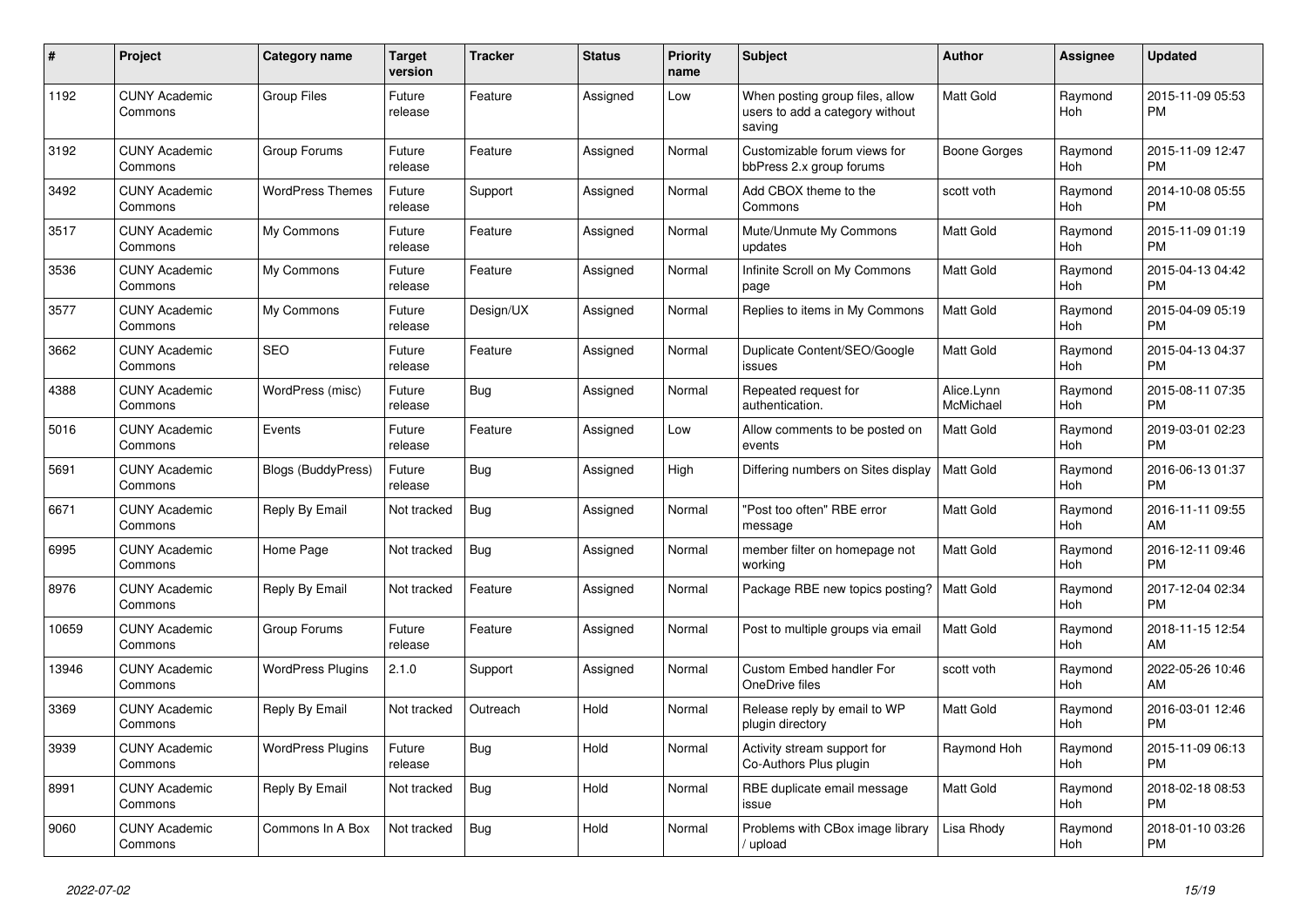| #     | Project                         | <b>Category name</b>       | <b>Target</b><br>version | <b>Tracker</b> | <b>Status</b>        | <b>Priority</b><br>name | <b>Subject</b>                                                  | <b>Author</b>           | <b>Assignee</b>     | <b>Updated</b>                |
|-------|---------------------------------|----------------------------|--------------------------|----------------|----------------------|-------------------------|-----------------------------------------------------------------|-------------------------|---------------------|-------------------------------|
| 6644  | <b>CUNY Academic</b><br>Commons |                            | Not tracked              | Bug            | Reporter<br>Feedback | High                    | White Screen at Login Pge                                       | Luke Waltzer            | Raymond<br>Hoh      | 2016-11-21 10:34<br><b>PM</b> |
| 7115  | <b>CUNY Academic</b><br>Commons | Groups (misc)              | Future<br>release        | Feature        | Reporter<br>Feedback | Normal                  | make licensing info clear during<br>group creation              | <b>Matt Gold</b>        | Raymond<br>Hoh      | 2020-12-08 11:32<br>AM        |
| 10262 | <b>CUNY Academic</b><br>Commons |                            | Not tracked              | <b>Bug</b>     | Reporter<br>Feedback | Normal                  | Newsletter Plugin: Broken Image<br>at Bottom of All Newsletters | Mark Webb               | Raymond<br>Hoh      | 2018-08-30 05:17<br><b>PM</b> |
| 11149 | <b>CUNY Academic</b><br>Commons |                            | Not tracked              | Support        | Reporter<br>Feedback | Normal                  | comments getting blocked                                        | Marilyn Weber           | Raymond<br>Hoh      | 2019-03-26 11:40<br>AM        |
| 11971 | <b>CUNY Academic</b><br>Commons | <b>Email Notifications</b> | Future<br>release        | Bug            | Reporter<br>Feedback | Low                     | Pictures obscured in emailed post<br>notifications              | Marilyn Weber           | Raymond<br>Hoh      | 2019-11-21 01:14<br><b>PM</b> |
| 12004 | <b>CUNY Academic</b><br>Commons |                            | Not tracked              | Support        | Reporter<br>Feedback | Normal                  | Notifications for spam blog<br>comments                         | Gina Cherry             | Raymond<br>Hoh      | 2019-11-01 12:05<br><b>PM</b> |
| 12741 | <b>CUNY Academic</b><br>Commons | <b>WordPress Plugins</b>   | Not tracked              | Support        | Reporter<br>Feedback | Normal                  | Tableau Public Viz Block                                        | Marilyn Weber           | Raymond<br>Hoh      | 2020-05-12 11:00<br>AM        |
| 13328 | <b>CUNY Academic</b><br>Commons | Group Forums               | Not tracked              | <b>Bug</b>     | Reporter<br>Feedback | Normal                  | cross-posting in two related<br>groups                          | Marilyn Weber           | Raymond<br>Hoh      | 2020-09-15 10:39<br><b>PM</b> |
| 14983 | <b>CUNY Academic</b><br>Commons | WordPress (misc)           | Not tracked              | Support        | Reporter<br>Feedback | Normal                  | "Read More" tag not working                                     | Rebecca Krisel          | Raymond<br>Hoh      | 2021-11-23 01:17<br><b>PM</b> |
| 15516 | <b>CUNY Academic</b><br>Commons | <b>WordPress Plugins</b>   |                          | Bug            | Reporter<br>Feedback | Normal                  | Can't publish or save draft of post<br>on wordpress.com         | Raffi<br>Khatchadourian | Raymond<br>Hoh      | 2022-03-02 05:52<br><b>PM</b> |
| 16110 | <b>CUNY Academic</b><br>Commons |                            |                          | Support        | Reporter<br>Feedback | Normal                  | remove Creative Commons<br>license from pages?                  | Marilyn Weber           | Raymond<br>Hoh      | 2022-05-17 06:11<br><b>PM</b> |
| 16245 | <b>CUNY Academic</b><br>Commons | WordPress (misc)           |                          | Bug            | Reporter<br>Feedback | Normal                  | Save Button missing on<br>WordPress Profile page                | scott voth              | Raymond<br>Hoh      | 2022-06-16 03:09<br><b>PM</b> |
| 11649 | <b>CUNY Academic</b><br>Commons | <b>WordPress Plugins</b>   | 2.0.3                    | Bug            | In Progress          | Normal                  | CC license displayed on every<br>page                           | Gina Cherry             | Raymond<br>Hoh      | 2022-06-29 11:32<br>AM        |
| 14994 | <b>CUNY Academic</b><br>Commons | cdev.gc.cuny.edu           | Not tracked              | Support        | In Progress          | Normal                  | Clear Cache on CDEV                                             | scott voth              | Raymond<br>Hoh      | 2021-12-07 03:51<br><b>PM</b> |
| 497   | <b>CUNY Academic</b><br>Commons | <b>WordPress Plugins</b>   | Future<br>release        | Feature        | Assigned             | Normal                  | Drag and Drop Ordering on<br>Gallery Post Plugin                | <b>Matt Gold</b>        | Ron Rennick         | 2015-11-09 06:18<br><b>PM</b> |
| 308   | <b>CUNY Academic</b><br>Commons | Registration               | Future<br>release        | Feature        | New                  | Normal                  | Group recommendations for<br>signup process                     | Boone Gorges            | Samantha<br>Raddatz | 2015-11-09 05:07<br><b>PM</b> |
| 4226  | <b>CUNY Academic</b><br>Commons | <b>BuddyPress Docs</b>     | Future<br>release        | Design/UX      | New                  | Normal                  | Add option to connect a Doc with<br>a Group                     | Samantha Raddatz        | Samantha<br>Raddatz | 2015-09-09 04:08<br><b>PM</b> |
| 4253  | <b>CUNY Academic</b><br>Commons | <b>Public Portfolio</b>    | Future<br>release        | Design/UX      | New                  | Normal                  | Encourage users to add portfolio<br>content                     | Samantha Raddatz        | Samantha<br>Raddatz | 2015-07-07 11:32<br>AM        |
| 4622  | <b>CUNY Academic</b><br>Commons | <b>Public Portfolio</b>    | Future<br>release        | Design/UX      | <b>New</b>           | Normal                  | <b>Profile Visibility Settings</b>                              | Samantha Raddatz        | Samantha<br>Raddatz | 2015-09-21 12:18<br><b>PM</b> |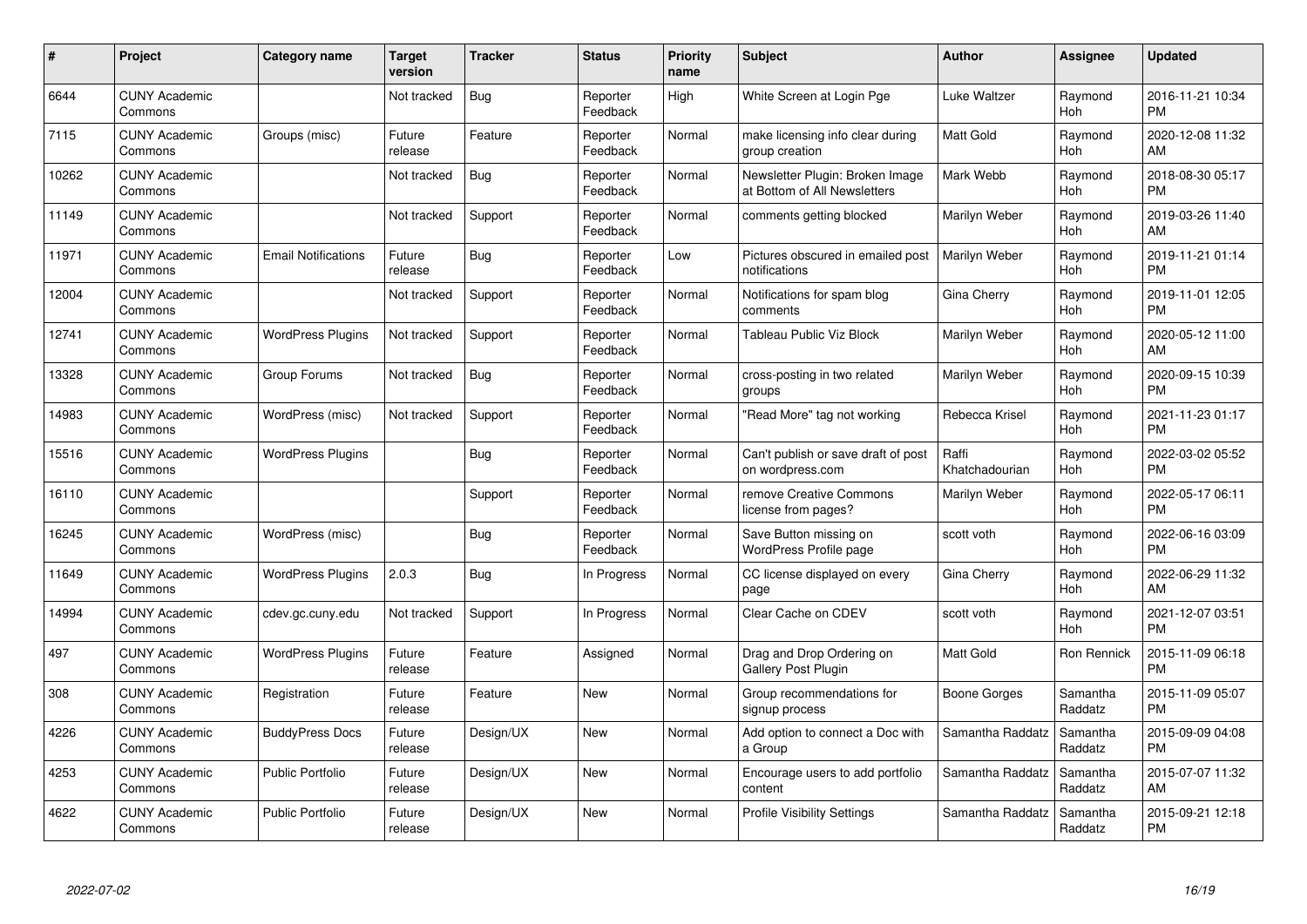| $\#$ | <b>Project</b>                  | Category name           | <b>Target</b><br>version | <b>Tracker</b> | <b>Status</b> | <b>Priority</b><br>name | <b>Subject</b>                                                                                                                                        | Author                  | Assignee            | <b>Updated</b>                |
|------|---------------------------------|-------------------------|--------------------------|----------------|---------------|-------------------------|-------------------------------------------------------------------------------------------------------------------------------------------------------|-------------------------|---------------------|-------------------------------|
| 5050 | <b>CUNY Academic</b><br>Commons | Social Paper            | Future<br>release        | Feature        | <b>New</b>    | Low                     | Making comments visible in SP<br>editing mode (SP suggestion #1)                                                                                      | Marilyn Weber           | Samantha<br>Raddatz | 2019-09-17 11:10<br><b>PM</b> |
| 5053 | <b>CUNY Academic</b><br>Commons | Social Paper            | Future<br>release        | Feature        | <b>New</b>    | Low                     | Scrollable menu to add readers<br>(SP suggestion #4)                                                                                                  | Marilyn Weber           | Samantha<br>Raddatz | 2016-04-21 05:21<br><b>PM</b> |
| 5058 | <b>CUNY Academic</b><br>Commons | Social Paper            | Future<br>release        | Feature        | <b>New</b>    | Low                     | Can there be a clearer signal that<br>even when comments have<br>already been made you add<br>comments by clicking on the side?<br>(SP suggestion #5) | Marilyn Weber           | Samantha<br>Raddatz | 2016-02-11 10:24<br><b>PM</b> |
| 5183 | <b>CUNY Academic</b><br>Commons | Social Paper            | Future<br>release        | Design/UX      | <b>New</b>    | Normal                  | Creating a new paper when<br>viewing an existing paper                                                                                                | Raffi<br>Khatchadourian | Samantha<br>Raddatz | 2016-02-02 12:09<br><b>PM</b> |
| 5298 | <b>CUNY Academic</b><br>Commons |                         | Not tracked              | Publicity      | <b>New</b>    | Normal                  | Survey Pop-Up Text                                                                                                                                    | Samantha Raddatz        | Samantha<br>Raddatz | 2016-03-22 12:27<br><b>PM</b> |
| 5397 | <b>CUNY Academic</b><br>Commons | Social Paper            | Future<br>release        | Feature        | <b>New</b>    | Normal                  | frustrating to have to<br>enable/disable in SP                                                                                                        | Marilyn Weber           | Samantha<br>Raddatz | 2016-04-20 03:39<br><b>PM</b> |
| 310  | <b>CUNY Academic</b><br>Commons | BuddyPress (misc)       | Future<br>release        | Feature        | Assigned      | Low                     | <b>Friend Request Email</b>                                                                                                                           | <b>Matt Gold</b>        | Samantha<br>Raddatz | 2015-11-09 05:08<br><b>PM</b> |
| 481  | <b>CUNY Academic</b><br>Commons | Groups (misc)           | Future<br>release        | Feature        | Assigned      | Normal                  | ability to archive inactive groups<br>and blogs                                                                                                       | Michael Mandiberg       | Samantha<br>Raddatz | 2015-11-09 05:56<br><b>PM</b> |
| 653  | <b>CUNY Academic</b><br>Commons | Group Blogs             | Future<br>release        | Feature        | Assigned      | Normal                  | Redesign Integration of Groups<br>and Blogs                                                                                                           | <b>Matt Gold</b>        | Samantha<br>Raddatz | 2015-11-09 05:40<br><b>PM</b> |
| 1105 | <b>CUNY Academic</b><br>Commons | WordPress (misc)        | Future<br>release        | Feature        | Assigned      | Normal                  | Rephrase Blog Privacy Options                                                                                                                         | <b>Matt Gold</b>        | Samantha<br>Raddatz | 2015-11-09 06:19<br><b>PM</b> |
| 3458 | <b>CUNY Academic</b><br>Commons | Groups (misc)           | Future<br>release        | Feature        | Assigned      | Normal                  | Filter Members of Group by<br>Campus                                                                                                                  | <b>Michael Smith</b>    | Samantha<br>Raddatz | 2014-09-26 08:32<br><b>PM</b> |
| 3473 | <b>CUNY Academic</b><br>Commons | User Experience         | Future<br>release        | Feature        | Assigned      | Normal                  | Commons profile: Add help info<br>about "Positions" replacing "title"                                                                                 | Keith Miyake            | Samantha<br>Raddatz | 2015-11-09 02:28<br><b>PM</b> |
| 4027 | <b>CUNY Academic</b><br>Commons | Commons In A Box        | Not tracked              | Design/UX      | Assigned      | Normal                  | Usability review of CBOX update<br>procedures                                                                                                         | <b>Matt Gold</b>        | Samantha<br>Raddatz | 2015-05-11 06:36<br><b>PM</b> |
| 4221 | <b>CUNY Academic</b><br>Commons | Group Forums            | Future<br>release        | Design/UX      | Assigned      | Normal                  | Add 'Number of Posts' display<br>option to Forum page                                                                                                 | Samantha Raddatz        | Samantha<br>Raddatz | 2015-06-26 02:21<br><b>PM</b> |
| 4235 | <b>CUNY Academic</b><br>Commons |                         | Not tracked              | Design/UX      | Assigned      | Normal                  | Explore user experience around<br>comments on forum topics vs docs                                                                                    | <b>Matt Gold</b>        | Samantha<br>Raddatz | 2015-07-21 10:23<br>AM        |
| 4404 | <b>CUNY Academic</b><br>Commons | <b>Public Portfolio</b> | Future<br>release        | Design/UX      | Assigned      | Normal                  | Change color of permissions info<br>on portfolio editing interface                                                                                    | <b>Matt Gold</b>        | Samantha<br>Raddatz | 2015-08-11 05:28<br><b>PM</b> |
| 4661 | <b>CUNY Academic</b><br>Commons | User Experience         | Future<br>release        | Bug            | Assigned      | Normal                  | <b>Simplify Events text</b>                                                                                                                           | <b>Matt Gold</b>        | Samantha<br>Raddatz | 2015-10-02 09:06<br><b>PM</b> |
| 4986 | <b>CUNY Academic</b><br>Commons | ZenDesk                 | Not tracked              | Support        | Assigned      | Normal                  | Prepare documentation for<br>Zendesk re web widget                                                                                                    | <b>Matt Gold</b>        | Samantha<br>Raddatz | 2016-02-25 03:09<br><b>PM</b> |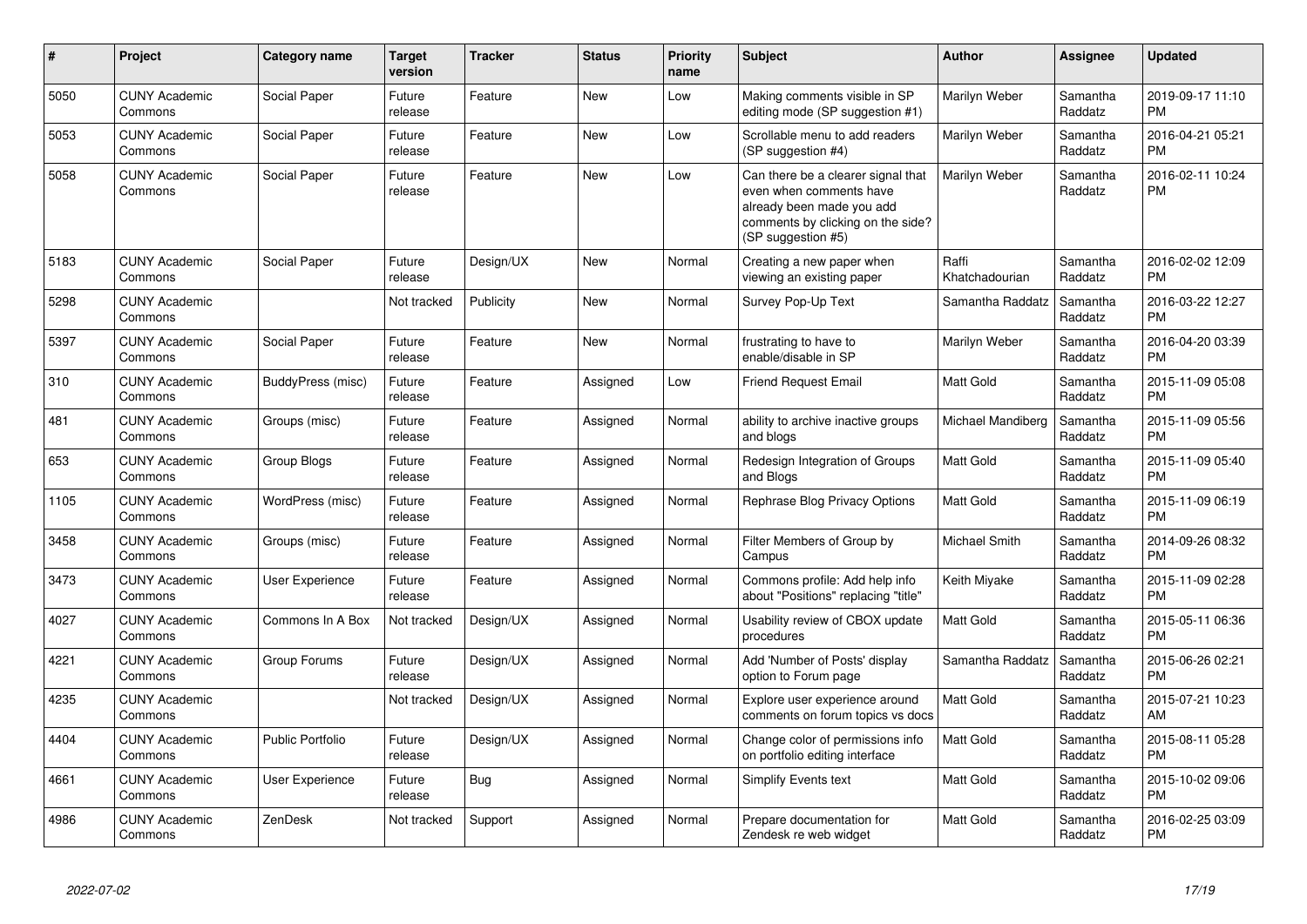| #     | Project                         | <b>Category name</b>        | <b>Target</b><br>version | <b>Tracker</b> | <b>Status</b>        | Priority<br>name | Subject                                                                                                                                      | <b>Author</b>          | <b>Assignee</b>     | <b>Updated</b>                |
|-------|---------------------------------|-----------------------------|--------------------------|----------------|----------------------|------------------|----------------------------------------------------------------------------------------------------------------------------------------------|------------------------|---------------------|-------------------------------|
| 5225  | <b>CUNY Academic</b><br>Commons | Registration                | Future<br>release        | Feature        | Assigned             | Normal           | On-boarding Issues                                                                                                                           | Luke Waltzer           | Samantha<br>Raddatz | 2016-02-12 02:58<br><b>PM</b> |
| 1456  | <b>CUNY Academic</b><br>Commons | Group Invitations           | Future<br>release        | Feature        | Reporter<br>Feedback | Low              | Invite to Group Button from Profile<br>Field                                                                                                 | l Matt Gold            | Samantha<br>Raddatz | 2015-11-09 05:59<br><b>PM</b> |
| 5317  | <b>CUNY Academic</b><br>Commons | Group Blogs                 | Not tracked              | Bug            | Reporter<br>Feedback | Normal           | Notifications of New Post Didn't<br>Come                                                                                                     | Luke Waltzer           | Samantha<br>Raddatz | 2016-03-21 10:41<br><b>PM</b> |
| 10439 | <b>CUNY Academic</b><br>Commons | Design                      | 2.1.0                    | Design/UX      | New                  | Normal           | Create Style Guide for Commons                                                                                                               | Sonja Leix             | Sara Cannon         | 2022-06-28 01:43<br><b>PM</b> |
| 10580 | <b>CUNY Academic</b><br>Commons | Information<br>Architecture | Future<br>release        | Design/UX      | <b>New</b>           | Normal           | Primary nav item review                                                                                                                      | Boone Gorges           | Sara Cannon         | 2022-06-28 01:29<br><b>PM</b> |
| 2612  | <b>CUNY Academic</b><br>Commons |                             | Not tracked              | Publicity      | Assigned             | Normal           | Pinterest site for the Commons                                                                                                               | local admin            | Sarah<br>Morgano    | 2016-03-04 11:19<br>AM        |
| 3510  | <b>CUNY Academic</b><br>Commons | Publicity                   | 1.7                      | Publicity      | Assigned             | Normal           | Post on the News Blog re: 'My<br>Commons'                                                                                                    | Micki Kaufman          | Sarah<br>Morgano    | 2014-10-15 11:18<br>AM        |
| 3511  | <b>CUNY Academic</b><br>Commons | Publicity                   | 1.7                      | Publicity      | Assigned             | Normal           | Social media for 1.7                                                                                                                         | Micki Kaufman          | Sarah<br>Morgano    | 2014-10-14 03:32<br><b>PM</b> |
| 5826  | <b>CUNY Academic</b><br>Commons | <b>WordPress Plugins</b>    | Future<br>release        | Support        | Reporter<br>Feedback | Normal           | <b>Remove Subscription Options</b><br>plugin from directory                                                                                  | Sarah Morgano          | Sarah<br>Morgano    | 2016-10-21 04:14<br><b>PM</b> |
| 3565  | <b>CUNY Academic</b><br>Commons | My Commons                  | Not tracked              | Documentation  | New                  | Normal           | Load Newest inconsistencies                                                                                                                  | Chris Stein            | scott voth          | 2015-11-09 01:16<br><b>PM</b> |
| 4222  | <b>CUNY Academic</b><br>Commons | User Experience             | Future<br>release        | Design/UX      | <b>New</b>           | Normal           | Add information to 'Delete<br>Account' page                                                                                                  | Samantha Raddatz       | scott voth          | 2015-06-26 11:35<br>AM        |
| 9908  | <b>CUNY Academic</b><br>Commons |                             | Not tracked              | Feature        | <b>New</b>           | Normal           | Is it possible to send email<br>updates to users (or an email<br>address not on the list) for only a<br>single page AFTER being<br>prompted? | <b>Michael Shields</b> | scott voth          | 2018-06-11 01:34<br><b>PM</b> |
| 11883 | <b>CUNY Academic</b><br>Commons | Help/Codex                  | Not tracked              | Support        | New                  | Normal           | Need Embedding Help Page<br>Update (Tableau)                                                                                                 | Anthony Wheeler        | scott voth          | 2019-09-24 08:49<br>AM        |
| 12247 | <b>CUNY Academic</b><br>Commons | Publicity                   | Not tracked              | Support        | New                  | Normal           | Screenshot of First Commons<br>Homepage                                                                                                      | scott voth             | scott voth          | 2020-01-14 12:08<br><b>PM</b> |
| 14394 | <b>CUNY Academic</b><br>Commons |                             | Not tracked              | Feature        | <b>New</b>           | Normal           | Commons News Site - redesign                                                                                                                 | scott voth             | scott voth          | 2021-09-14 10:46<br>AM        |
| 14787 | <b>CUNY Academic</b><br>Commons | <b>Plugin Packages</b>      | Future<br>release        | Feature        | New                  | Normal           | Creating a "Design" plugin<br>package                                                                                                        | Laurie Hurson          | scott voth          | 2022-04-27 04:56<br><b>PM</b> |
| 636   | <b>CUNY Academic</b><br>Commons | WordPress (misc)            | Not tracked              | Support        | Assigned             | Normal           | Create Lynda.com-like Table of<br>Contents for Prospective Tutorial<br>Screencasts                                                           | <b>Matt Gold</b>       | scott voth          | 2016-02-23 03:12<br><b>PM</b> |
| 3524  | <b>CUNY Academic</b><br>Commons | Documentation               | Not tracked              | Documentation  | Assigned             | Normal           | Post describing all you can do<br>when starting up a new blog/group                                                                          | Matt Gold              | scott voth          | 2014-10-04 12:56<br><b>PM</b> |